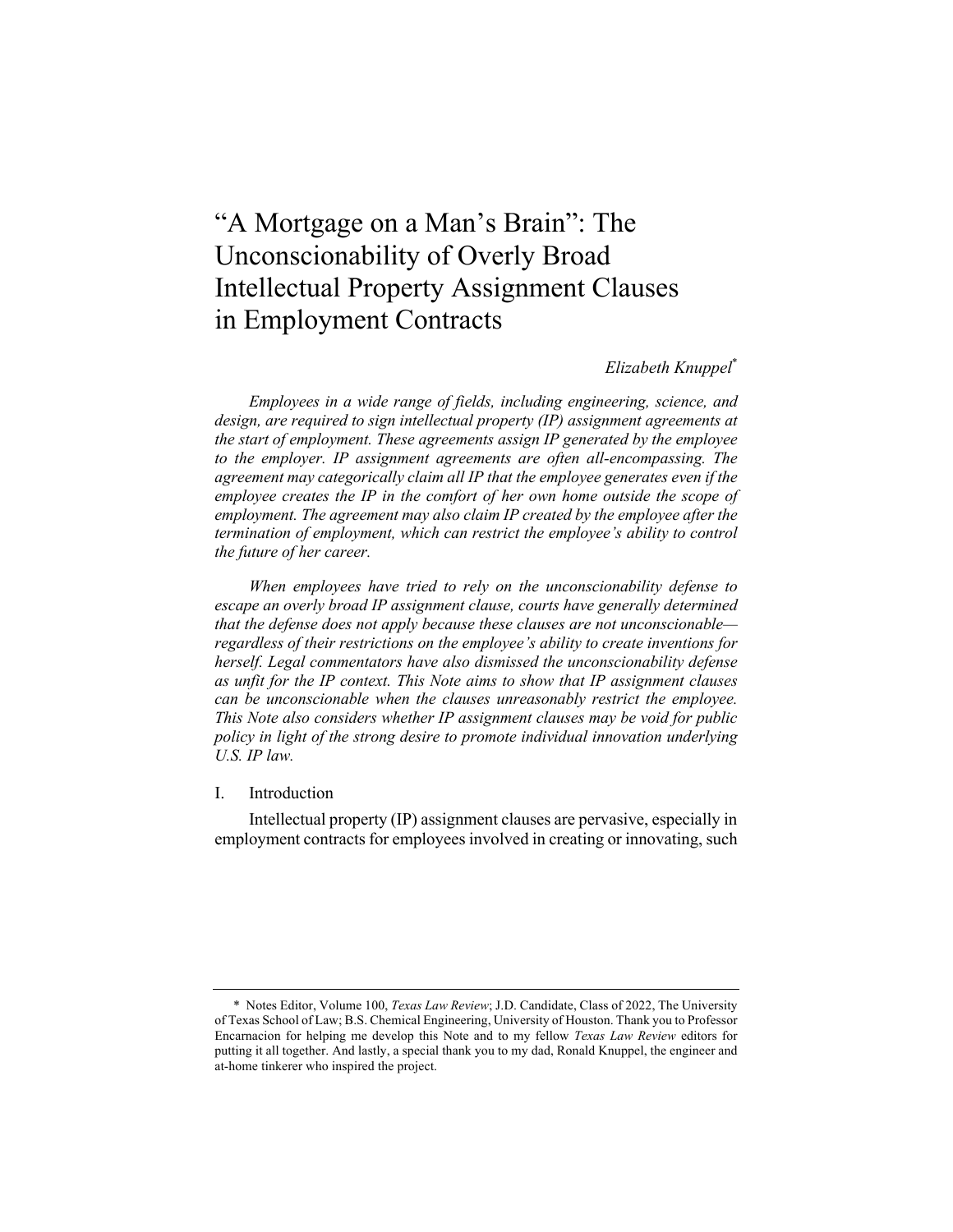as designers, $<sup>1</sup>$  engineers, $<sup>2</sup>$  and researchers. $<sup>3</sup>$  IP assignment clauses give the</sup></sup></sup> employer IP rights, such as patents, trademarks, copyrights, and trade secrets, that are generated by the employee.<sup>4</sup> Because an IP assignment clause is typically signed at the outset of employment, the employee does not know the value of the IP she is giving to her employer when signing the agreement.<sup>5</sup> Rather than having to execute an agreement every time an employee creates an invention, an IP assignment clause laid out in an initial employment contract covers future inventions created by the employee.<sup>6</sup>

IP assignment clauses are used because, by default under U.S. law, IP is owned by the inventor not her employer.<sup>7</sup> Without an IP assignment clause, an employer generally does not own inventions that are created using the employer's time and resources.<sup>8</sup> In the absence of an IP assignment agreement, if the invention was created within the scope of employment and using company resources, the employer will receive a "shop right," which allows the employer to use the invention as if it had received a nontransferrable, nonexclusive license. $9$  But relying on the shop right limits the employer's rights to the employee's IP, since the employer only receives a nonexclusive license to use the invention.<sup>10</sup> The employer cannot license the shop right to other entities, transfer the license to a subsidiary or parent

5. Evelyn D. Pisegna-Cook, *Ownership Rights of Employee Inventions: The Role of Preinvention Assignment Agreements and State Statutes*, 2 U. BALT. INTELL. PROP. L.J. 163, 164 (1994).

<sup>1.</sup> *See* Mattel, Inc. v. MGA Ent., Inc., 782 F. Supp. 2d 911, 941, 943 (C.D. Cal. 2011) (discussing the scope of an IP assignment clause in a product designer's employment contract).

<sup>2.</sup> *See* Whitewater West Indus., Ltd. v. Alleshouse, 981 F.3d 1045, 1046–48 (Fed. Cir. 2020) (discussing the validity of an IP assignment clause in an engineer's employment contract).

<sup>3.</sup> *See* Univ. Patents, Inc. v. Kligman, 762 F. Supp. 1212, 1215–16 (E.D. Pa. 1991) (discussing the applicability of a university's IP assignment policy to a researcher who conducted work on his own time and not at the university's expense).

<sup>4.</sup> Parker A. Howell, *Whose Invention Is It Anyway? Employee Invention-Assignment Agreements and Their Limits*, 8 WASH. J.L. TECH. & ARTS 79, 83 (2012).

<sup>6.</sup> *Id.* at 171.

<sup>7.</sup> Solomons v. United States, 137 U.S. 342, 346 (1890). There is a limited exception to this principle. In situations where an employee is specifically hired to solve a particular problem or create a specific invention, the invention is owned by the employer. Standard Parts Co. v. Peck, 264 U.S. 52, 59–60 (1924). But if someone is merely hired to participate in research and development, not create employer-specified inventions, then she owns her own inventions in the absence of an IP assignment. *See* Pisegna-Cook, *supra* note 5, at 167 ("[T]hose [inventions] made partly or wholly at the employer's expense but not at [its] specification[] are the property of the employeeinventor."). Unlike patent law, copyright law has a work-made-for-hire doctrine, where the employer can own the copyright outright, but much like an IP assignment clause, the employer must make an agreement with the author to gain ownership rights. 17 U.S.C. § 201(b).

<sup>8.</sup> Teets v. Chromalloy Gas Turbine Corp., 83 F.3d 403, 407 (Fed. Cir. 1996) (citing Hapgood v. Hewitt, 119 U.S. 226 (1886)) ("Consistent with the presumption that the inventor owns his invention, an individual owns the patent rights even though the invention was conceived and/or reduced to practice during the course of employment.").

<sup>9.</sup> Univ. Patents, Inc. v. Kligman, 762 F. Supp. 1212, 1220 (E.D. Pa. 1991).

<sup>10.</sup> Pisegna-Cook, *supra* note 5, at 171.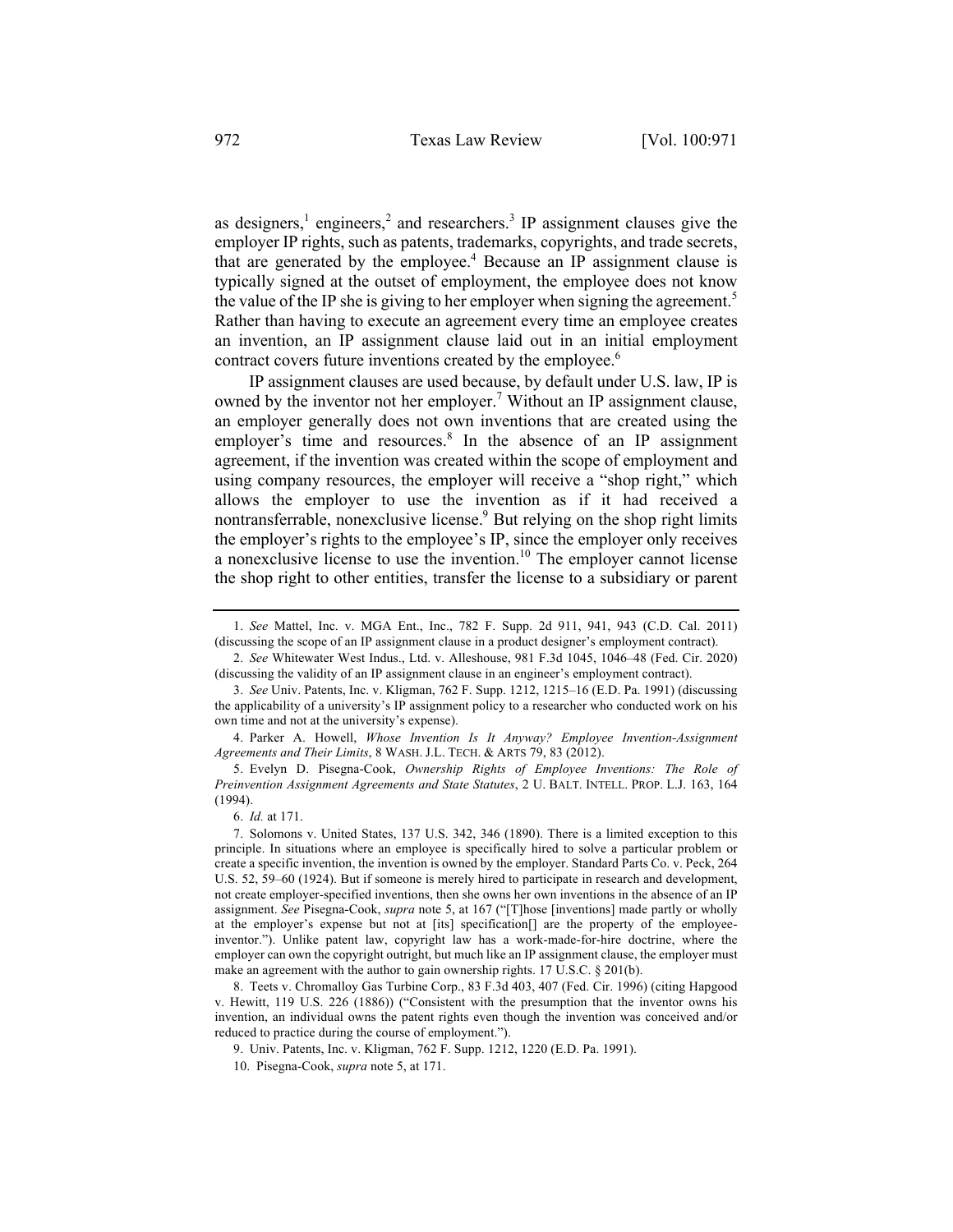company, or sell the invention.<sup>11</sup> Thus, employers use IP assignment clauses to ensure full ownership of employee inventions.

However, IP assignment clauses can be surprisingly expansive. For instance, some cover all of the inventions made by the employee regardless of whether the invention relates to the employer's business or was created using the employer's time and resources.<sup>12</sup> As an example, an expansive IP assignment clause for a software engineer could cover that engineer's hobby of writing comic books despite the fact that the comic books were written on her own time and have little to do with her employer's business. Other IP assignment clauses claim inventions that are created after the termination of employment.<sup>13</sup> Extending the IP assignment past the termination of employment can make it difficult for the employee to find employment elsewhere, especially if the employee's generation of IP is important to her next employer.<sup>14</sup>

This Note asks whether overly expansive IP assignment clauses may be unconscionable or void for public policy. Courts have been reluctant to evaluate the unconscionability of IP assignment clauses.<sup>15</sup> And some commentators view unconscionability as an inadequate doctrine for the IP context.16 But, as this Note aims to illustrate, IP assignment clauses exhibit many of the red flags of an unconscionable contract. IP assignment clauses

<sup>11.</sup> *See* United States v. Dubilier Condenser Corp., 289 U.S. 178, 189 (1933) (noting that an employer with a shop right is entitled to use the invention in his business but has no power to "demand conveyance of the invention" because "[t]his remains the property of him who conceived it, together with the right conferred by the patent, to exclude all others than the employer from accruing benefits").

<sup>12.</sup> *See, e.g.*, Milliken & Co. v. Morin, 731 S.E.2d 288, 290 (S.C. 2012) (holding that an IP assignment clause covering all inventions made by an employee regardless of whether the invention relates to the employer's business or was created using the employer's time and resources was not overly broad).

<sup>13.</sup> *See, e.g.*, Applied Materials, Inc. v. Advanced Micro-Fabrication Equip. (Shanghai) Co., 630 F. Supp. 2d 1084, 1086–87 (N.D. Cal. 2009) (involving an IP assignment clause that claimed inventions created by "former employees within one year of the conclusion of their employment").

<sup>14.</sup> *See* Marc B. Hershovitz, Note, *Unhitching the Trailer Clause: The Rights of Inventive Employees and Their Employers*, 3 J. INTELL. PROP. L. 187, 198 (1995) (explaining that trailer clauses effectively "restrict the employee's ability to work in the same field as his former employer").

<sup>15.</sup> Pat. & Licensing Corp. v. Olsen, 188 F.2d 522, 525 (2d Cir. 1951) (citing Paley v. Du Pont Rayon Co*.*, 71 F.2d 856 (7th Cir. 1934)) ("It is well settled that an agreement on the part of an inventor to assign inventions developed while in the employ of another is not inequitable, or unconscionable."). *But see* Dalzell v. Dueber Watch Case Mfg. Co., 149 U.S. 315, 320, 323 (1893) (stating in dicta that "it may be well doubted" whether an IP assignment clause without additional consideration would not be "too unconscionable a one between employer and employed") (citations omitted).

<sup>16.</sup> Amit Elazari Bar On, *Unconscionability 2.0 and the IP Boilerplate: A Revised Doctrine of Unconscionability for the Information Age*, 34 BERKELEY TECH. L.J. 567, 630–36 (2019) (cataloguing the IP scholarship that dismisses the unconscionability doctrine's application to IP issues).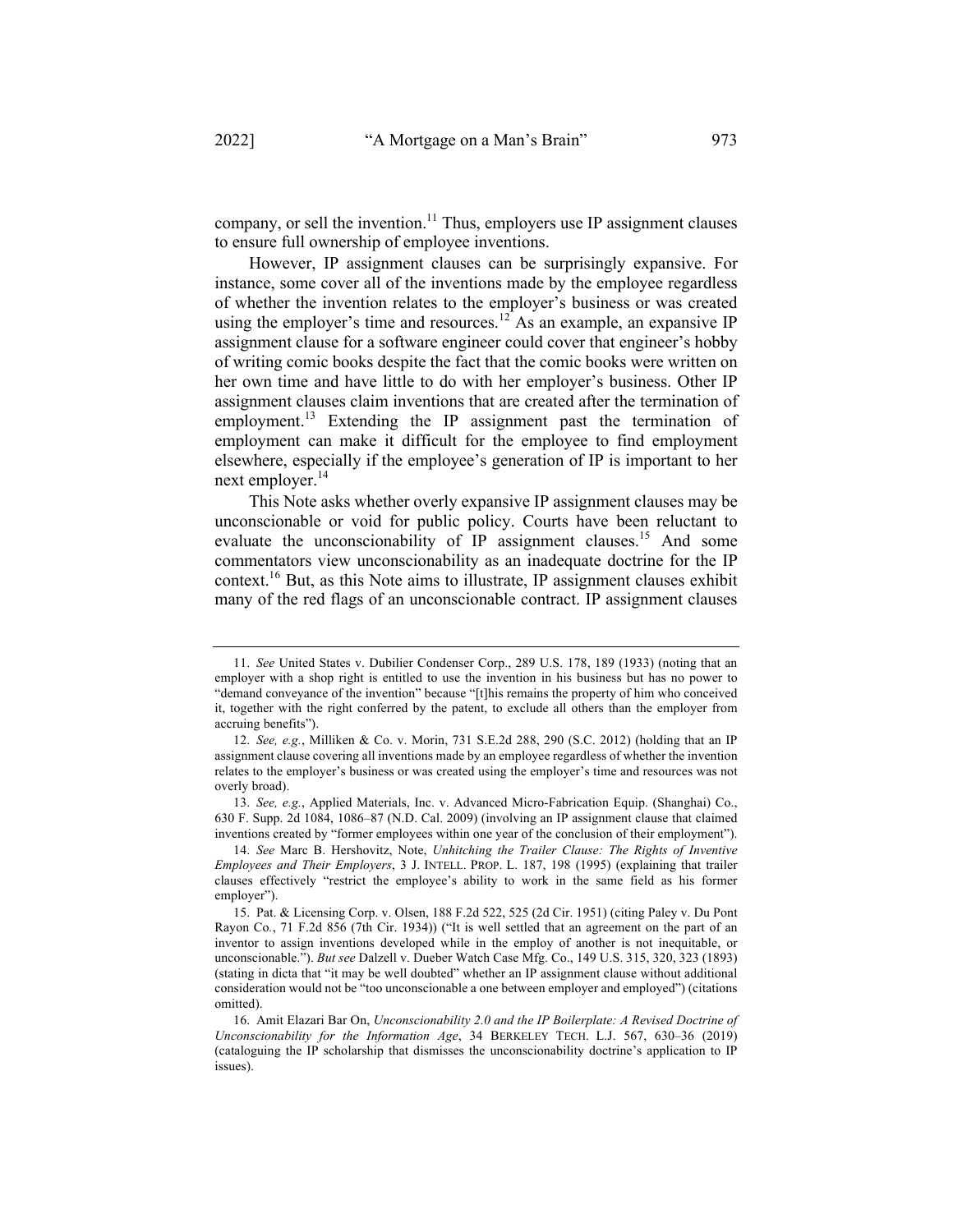are often signed in a context with at least a degree of procedural unconscionability where employers have a clear advantage in terms of bargaining power and can dictate the terms of the agreement through contracts of adhesion. IP assignment clauses can also be substantively unconscionable because they are particularly one-sided in claiming inventions created without the use of the employer's time or resources. And these clauses may also be void for public policy as they can be contrary to the United States' policy for encouraging innovation and discouraging anticompetitive behavior. This is not to say that all IP assignment clauses are unconscionable or void for public policy, but some may be—especially if they include particularly overbroad language.

While the majority of the examples and cases relied on in this Note focus on patents and technical employees, the analysis can apply to other IP generating employees, such as writers, visual artists, and designers. The Note primarily focuses on patents and technical inventions because most relevant case law is found in that area, but the intention is not to suggest that IP assignment clauses may be unconscionable only in the patent context. Throughout the Note, "IP," "invention," and "creation" are used interchangeably to represent intellectual property for convenience.

#### II. Background

To understand how IP assignment clauses can be overbroad and potentially unconscionable or void for public policy, it is helpful to first consider two different types of overbreadth that occur in IP assignment clauses: (1) temporal overbreadth, where an employer claims a former employee's inventions created after termination of employment;<sup>17</sup> and (2) subject-matter overbreadth, where an employer claims an employee's inventions that are created outside of the scope of employment when the employee is at home or off the job.<sup>18</sup> Both types of overbreadth are discussed in more detail below.

#### *A. Temporal Overbreadth in IP Assignment Clauses*

Temporal overbreadth extends the IP assignment clause past the termination of employment. Clauses with temporal overbreadth are often called "trailer clauses" or "holdover clauses."<sup>19</sup> Here is an example of a temporally overbroad clause:

<sup>17.</sup> *E.g.*, Guth v. Minn. Mining & Mfg. Co., 72 F.2d 385, 388 (7th Cir. 1934).

<sup>18.</sup> *See, e.g.*, Milliken & Co. v. Morin, 731 S.E.2d 288, 290 (S.C. 2012) (discussing an IP assignment clause covering all inventions made by an employee regardless of whether they were created using the employer's time and resources).

<sup>19.</sup> *See* Ingersoll-Rand Co. v. Ciavatta, 542 A.2d 879, 887 (N.J. 1988) (noting that clauses assigning "future or post-employment inventions" are commonly referred to as "trailer" or "holdover" clauses).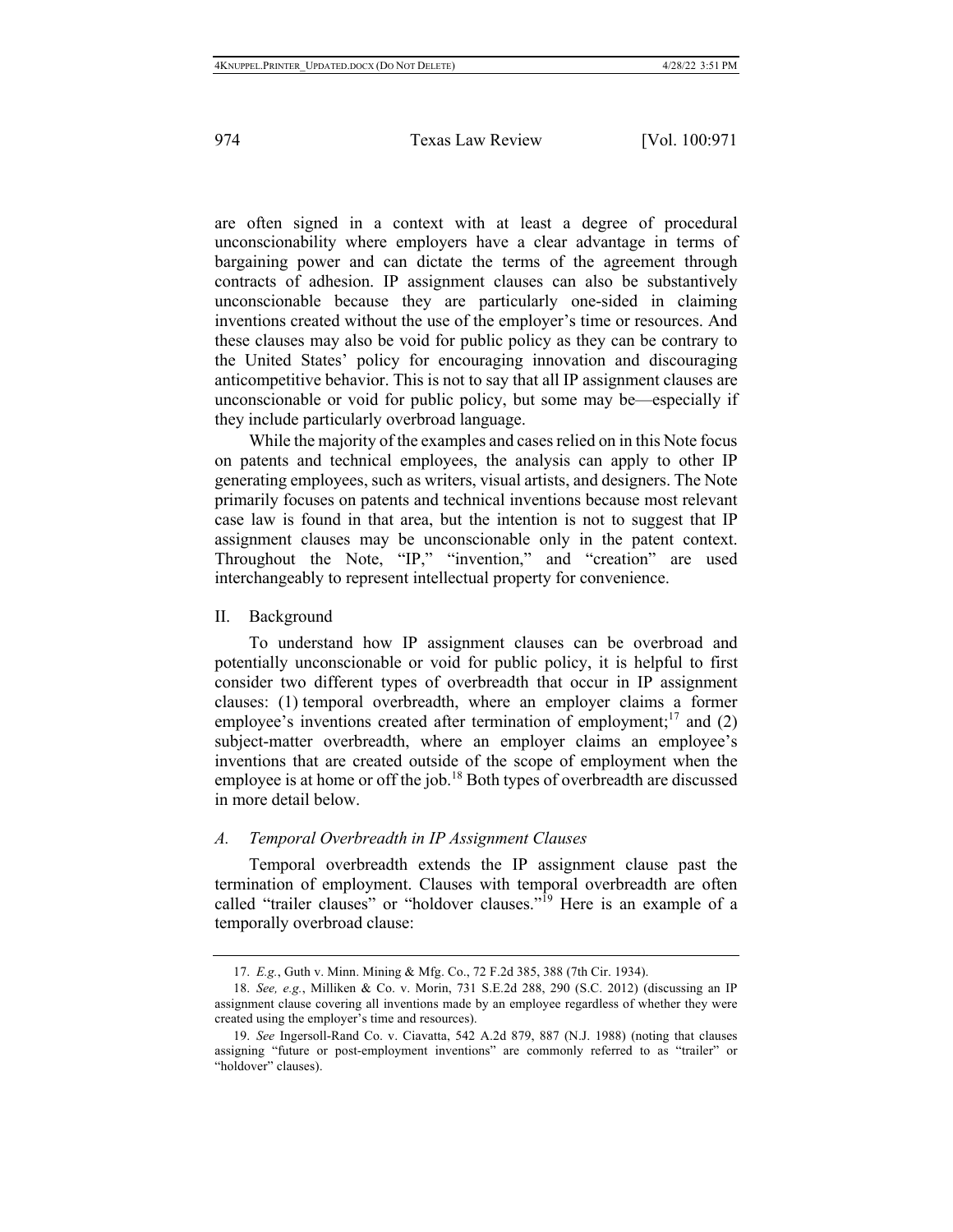In case any invention is described in a patent application or is disclosed to third parties by me *within one (1) year after terminating my employment with [Employer]*, it is to be presumed that the invention was conceived or made during the period of my employment for [Employer], and the invention will be assigned to [Employer] as provided by this Agreement, provided it relates to my work with [Employer]. 20

Typically, in a trailer clause the employer claims the former employee's inventions for a set period after the termination of employment.<sup>21</sup> This period is typically between one to ten years. $22$ 

One rationale for including a temporally overbroad IP assignment clause is to prevent a former employee who used her employer's resources and confidential information to conceive of an invention from taking the invention to a new employer or starting her own business based on the invention. <sup>23</sup> As the unconscionability section below discusses in more detail, trailer clauses, like noncompete clauses, restrict the employee's ability to pursue future employment.<sup>24</sup> If an employee has signed a temporally overbroad IP assignment clause, it will be more difficult for her to leave her current employer to create her own business or join a new organization because, for that period of time after termination, her IP is owned by her former employer.<sup>25</sup> And like a noncompete clause, it can also have an anticompetitive effect because it restricts competition in the marketplace by reducing the former employee's ability or motivation to compete with the former employer's business.<sup>26</sup>

23. *See* Winston Rsch. Corp. v. Minn. Mining & Mfg. Co., 350 F.2d 134, 138 (9th Cir. 1965) ("[R]estrictions upon an employee's disclosure of information which was developed as a result of the employer's initiative and investment, and which was entrusted to the employee in confidence, are necessary to the maintenance of decent standards of morality in the business community.").

25. *See id.* (explaining that business competitors will not want to hire an employee encumbered by a temporally overbroad IP assignment clause).

<sup>20.</sup> This assignment clause is from *Applied Materials, Inc. v. Advanced Micro-Fabrication Equip. (Shanghai) Co.*, 630 F. Supp. 2d 1084, 1086 (N.D. Cal. 2009) (emphasis added), and the court found that it was overbroad due to its temporal scope, *id.* at 1090–91. Minor alterations were made to make it a generic example for illustrative purposes.

<sup>21.</sup> Hershovitz, *supra* note 14, at 188.

<sup>22.</sup> *See, e.g.*, Armorlite Lens Co., Inc. v. Campbell, 340 F. Supp. 273, 274 n.1 (S.D. Cal. 1972) (discussing a one-year trailer clause); GTI Corp. v. Calhoon, 309 F. Supp. 762, 765 (S.D. Ohio 1969) (discussing a five-year trailer clause); United Shoe Mach. Co. v. La Chapelle, 99 N.E. 289, 289 (Mass. 1912) (discussing a ten-year trailer clause). Some trailer clauses are indefinite in time. *See* Guth v. Minn. Mining & Mfg. Co., 72 F.2d 385, 387–88 (7th Cir. 1934) (discussing a trailer clause covering inventions the employee made at any time after employment).

<sup>24.</sup> Hershovitz, *supra* note 14, at 198–99.

<sup>26.</sup> *Winston Rsch*., 350 F.2d at 137 ("[Trailer clauses] inhibit an employee from either setting up his own business or from adding his strength to a competitor of his employer, and thus they diminish potential competition.").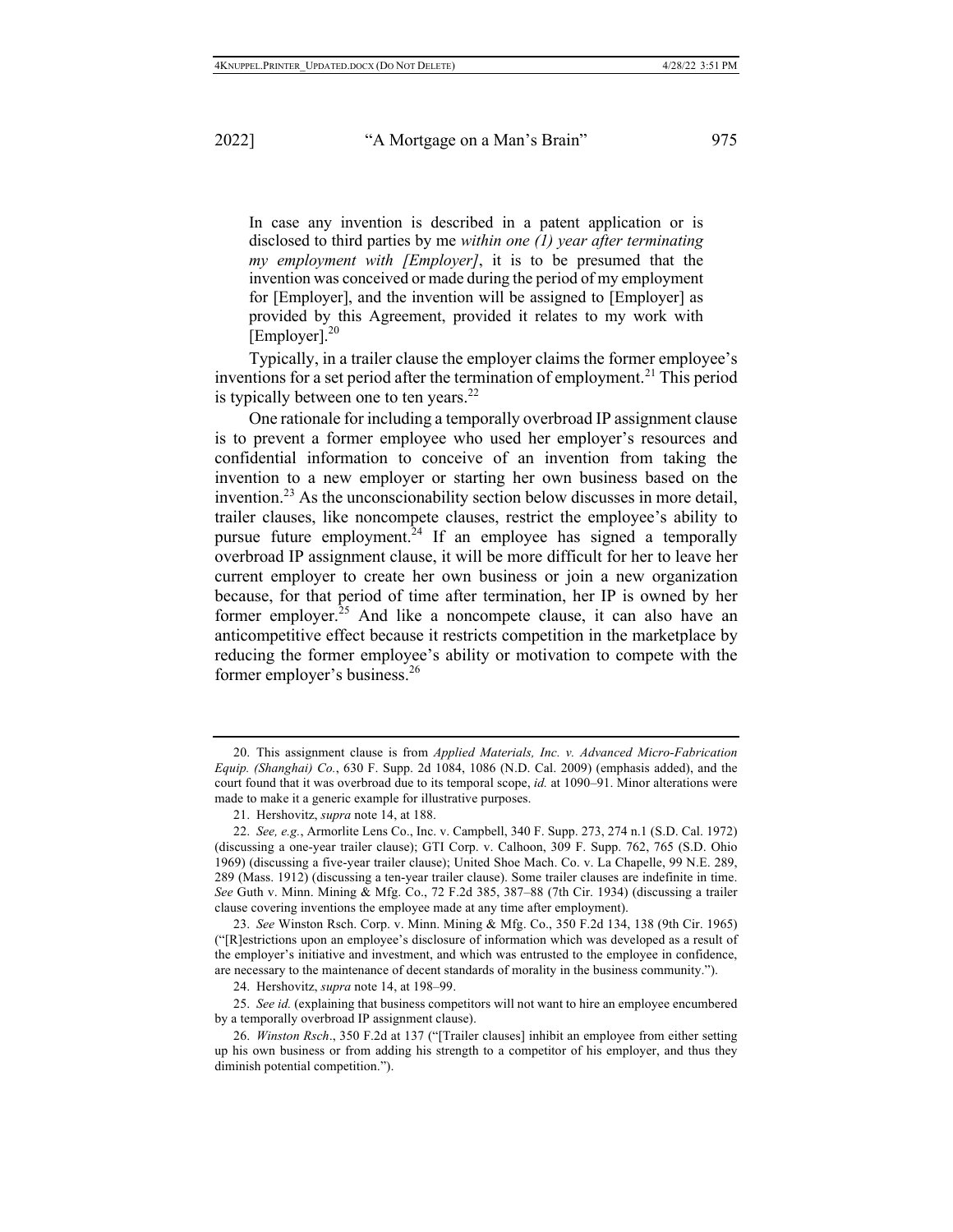Some courts have expressed disfavor towards trailer clauses, but other courts have enforced these clauses despite the negative impact on the former employee and the anticompetitive effect. For instance, courts in California have found some trailer clauses unenforceable under an anti-noncompete statute.<sup>27</sup> Those courts have held that trailer clauses function as noncompete clauses and unduly restrain employees from engaging in subsequent employment.<sup>28</sup> But if the temporally overbroad clause is narrowly tailored so that it claims only inventions created using the former employer's confidential information, the clause is typically enforceable in California.<sup>29</sup>

In other jurisdictions, a few courts have found temporally overbroad IP assignment clauses unenforceable for public policy considerations.<sup>30</sup> These courts have held that it is unreasonable for an employer to claim all posttermination inventions because it would unreasonably restrict the employee.<sup>31</sup> The courts in these cases recognize that an employer may have an interest in preventing a former employee from taking the employer's proprietary information to use elsewhere, but trailer clauses that claim all post-termination inventions too greatly interfere with the public policy of encouraging innovation and discouraging anticompetitive behavior.<sup>32</sup> Despite anti-noncompete statutes and public policy considerations, other courts have enforced temporally overbroad IP assignment clauses.<sup>33</sup>

#### *B. Subject-Matter Overbreadth in IP Assignment Clauses*

Subject-matter overbreadth extends the IP assignment clause to cover creative activities of the employee when the employee is off the job. Subjectmatter-overbroad clauses give employers ownership of inventions and other

<sup>27.</sup> *E.g.*, Applied Materials, Inc. v. Advanced Micro-Fabrication Equip. (Shanghai) Co*.*, 630 F. Supp. 2d 1084, 1086, 1088–91 (N.D. Cal. 2009); Conversion Logic, Inc. v. Measured, Inc., No. 19- CV-05546, 2019 WL 6828283, at \*6 (C.D. Cal. Dec. 13, 2019); *see also* Whitewater West Indus., Ltd. v. Alleshouse, 981 F.3d 1045, 1047, 1051 (Fed. Cir. 2020) (discussing California Business and Professions Code § 16600 in the context of a patent assignment clause).

<sup>28.</sup> *E.g.*, *Applied Materials*, 630 F. Supp. 2d at 1086, 1088–91.

<sup>29.</sup> *See, e.g.*, *id.* at 1091 (implying that an assignment clause covering post-employment inventions would be enforceable under California law if the inventions "were based on [the employer's] confidential information").

<sup>30.</sup> *See, e.g.*, Guth v. Minn. Mining & Mfg. Co., 72 F.2d 385, 388–89 (7th Cir. 1934) (holding that the trailer clause was void for public policy because it conflicted with the public policy of encouraging invention and discouraging prevention of a former employee from subsequent employment); Ingersoll-Rand Co. v. Ciavatta, 542 A.2d 879, 886–87, 895–96 (N.J. 1988) (holding that the trailer clause was unenforceable because it would unreasonably restrict the individual's ability to invent).

<sup>31.</sup> *Guth*, 72 F.2d at 388; *Ingersoll-Rand*, 542 A.2d at 896.

<sup>32.</sup> *Guth*, 72 F.2d at 388–89; *see Ingersoll-Rand*, 542 A.2d at 894–96 (discussing the public policy of promoting and encouraging technological improvement as a relevant factor in whether to enforce a trailer clause and holding that a particular trailer clause was invalid).

<sup>33.</sup> *See*, *e.g.*, Milliken & Co. v. Morin, 731 S.E.2d 288, 295 (S.C. 2012) ("[T]he one-year holdover provision is eminently reasonable.").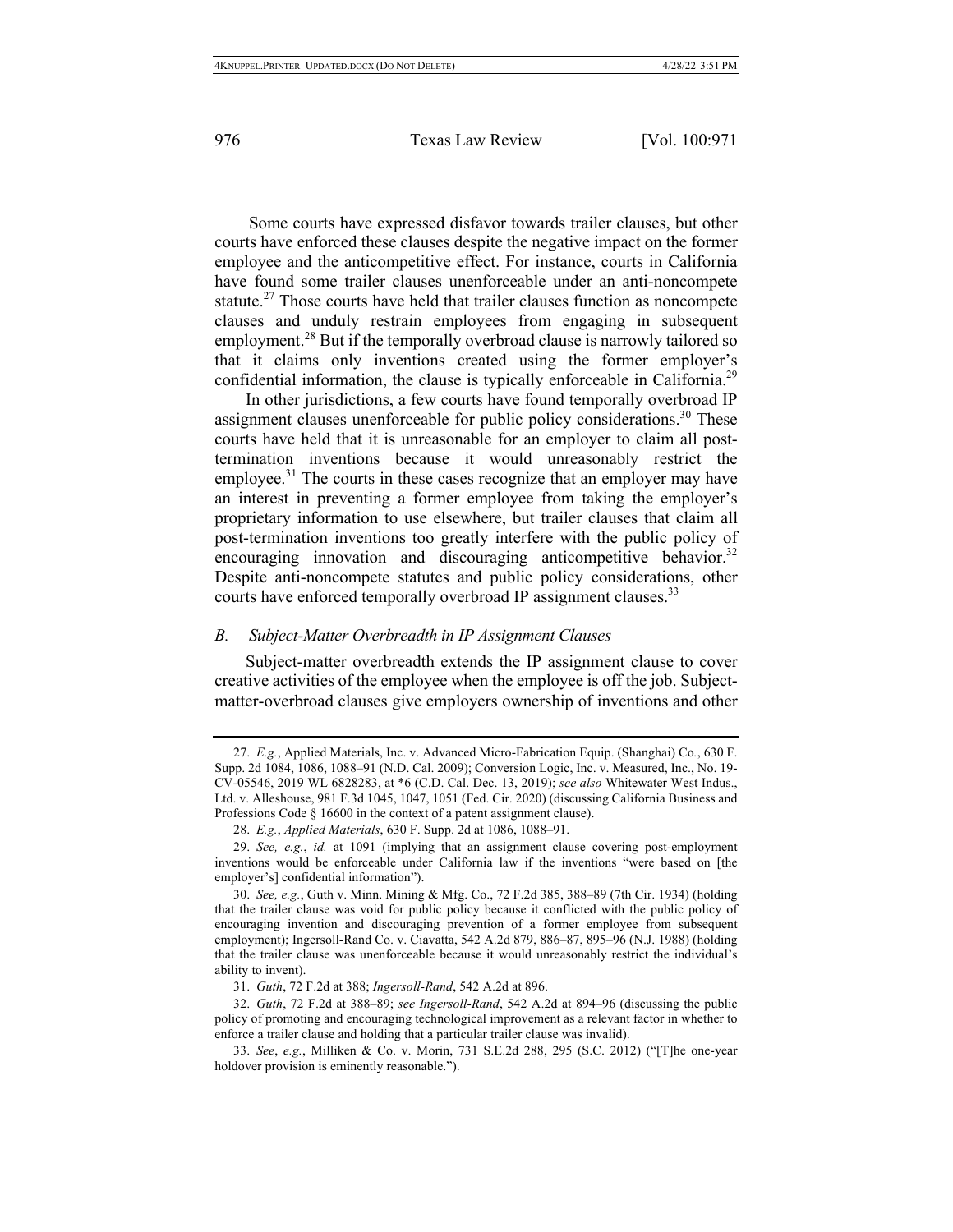IP that the employee creates outside of the scope of employment. Below is an example of a subject-matter-overbroad IP assignment clause:

[I do hereby assign to Employer] [i]nventions made, authored and conceived by me, either solely or jointly with others, . . . during my employment, *whether or not during normal working hours or whether or not at [Employer's] premises.*<sup>34</sup>

The rationale for subject-matter-overbroad clauses is to ensure that the employer receives all of the inventions created by its employees using the employer's time and resources.<sup>35</sup> However, subject-matter-overbroad clauses prevent an employee from being able to create or invent for herself. As one court has put it, a broad IP assignment clause acts as "a mortgage on a man's brain" by binding all "future labors as an author or inventor."<sup>36</sup> Subjectmatter-overbroad clauses have an anticompetitive effect because employees are unable to use their own time to create alternatives to compete with their employer's product, even if that alternative is not based on proprietary or confidential information of the employer. And as courts have noted, the United States has a strong policy favoring an individual's ability to create IP for herself.<sup>37</sup> A subject-matter-overbroad IP assignment clause can interfere with that policy because all of the employee's inventions will belong to the employer regardless of where the inventions are created and whose time is used to create them.

Some states have passed legislation that limits employers' ability to claim their employees' inventions that are created outside the scope of employment. For example, California Labor Code § 2870 states:

(a) Any provision in an employment agreement which provides that an employee shall assign, or offer to assign, any of his or her rights in an invention to his or her employer shall not apply to an invention that the employee developed entirely on his or her own time without using the employer's equipment, supplies, facilities, or trade secret information except for those inventions that either:

(1) Relate at the time of conception or reduction to practice of the invention to the employer's business, or actual or demonstrably anticipated research or development of the employer; or

<sup>34.</sup> This example is based on the assignment clause in *Milliken*. 731 S.E.2d at 290. It has been edited to serve as a generic example for illustrative purposes.

<sup>35.</sup> *Id.* at 294 (explaining that an employer "has a legitimate interest in protecting inventions that are the fruits of its employees' efforts while working for the company").

<sup>36.</sup> Aspinwall Mfg. Co. v. Gill, 32 F. 697, 700 (C.C.D. N.J. 1887).

<sup>37.</sup> *See, e.g.*, *Ingersoll-Rand*, 542 A.2d at 887 ("Our society has long recognized the intensely personal nature of an invention and the importance of providing stimulation and encouragement to inventors.").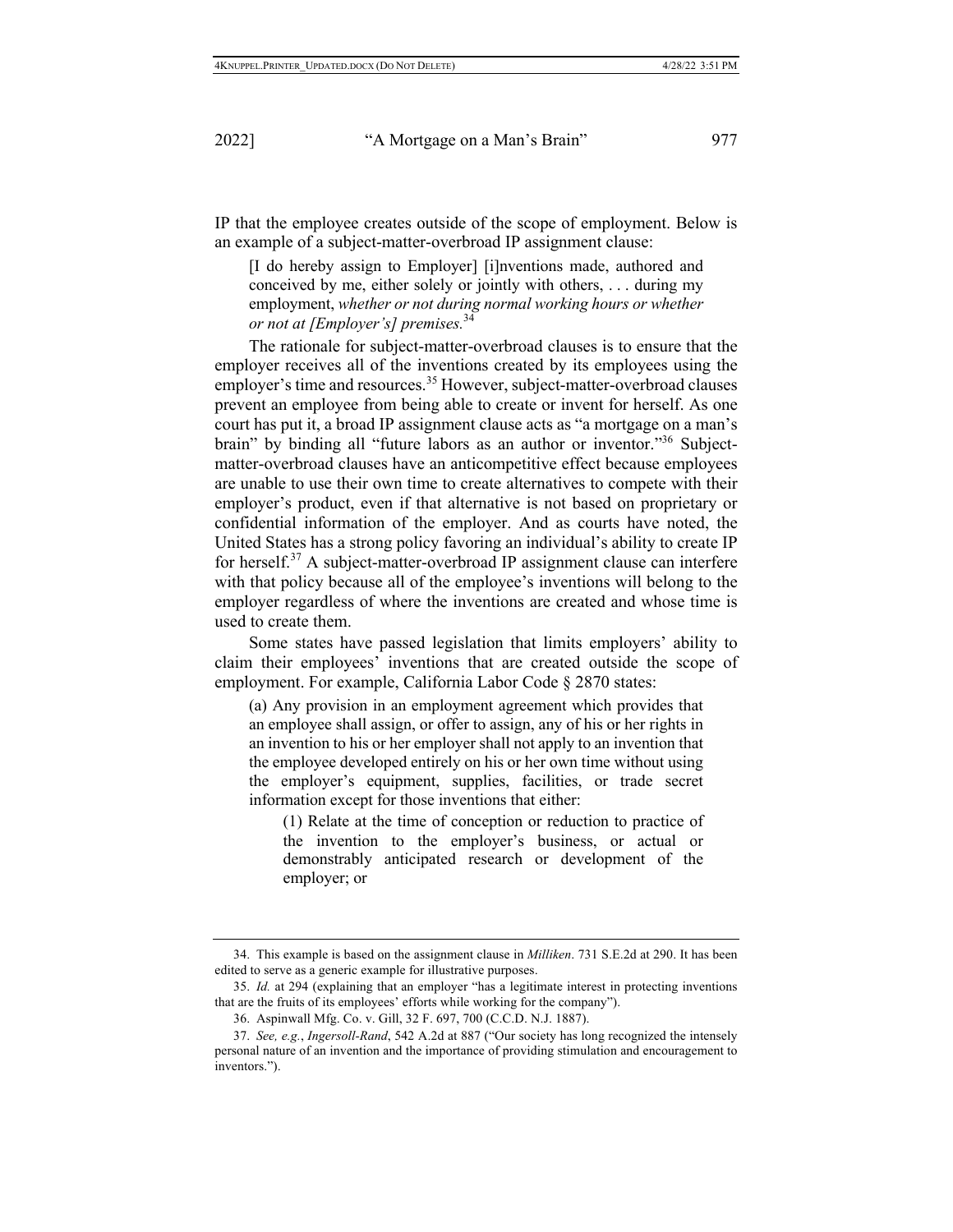(2) Result from any work performed by the employee for the employer.

(b) To the extent a provision in an employment agreement purports to require an employee to assign an invention otherwise excluded from being required to be assigned under subdivision (a), the provision is against the public policy of this state and is unenforceable.<sup>38</sup>

Illinois, Minnesota, North Carolina, and Washington have similar laws.<sup>39</sup> To comply with these statutes, some employers use a somewhat limited form of subject-matter overbreadth that only covers inventions that fall within the employers' anticipated business.<sup>40</sup> However, even this somewhat limited form of subject-matter overbreadth does not protect an employee from an overbroad IP assignment clause. Looking at the California Code as an example, depending on the employer, the scope of the "employer's business" or "actual or demonstrably anticipated research or development"<sup>41</sup> can be quite expansive. For instance, General Electric has business in the following technical areas: additives, aviation, digital, healthcare, lighting, power, and renewable energy.<sup>42</sup> If a chemical engineer in General Electric's additives business tinkers with a design for a new insulin pump in her free time, that new design could fall within the anticipated research and development of General Electric's healthcare business even though the chemical engineer likely did not use the employer's confidential or proprietary information to create the design, since medical devices are outside the scope of her employment in the additives industry.

Courts have generally found subject-matter-overbroad IP assignment clauses enforceable despite recognizing that employment agreements are often contracts of adhesion that the employee has little opportunity to negotiate.43 At least one court has found that subject-matter-overbroad IP

<sup>38.</sup> CAL. LAB. CODE § 2870 (West 2021).

<sup>39.</sup> *See, e.g.*, 765 ILL. COMP. STAT. ANN. 1060/2 (West 2020) (limiting employers' ability to claim employee-made inventions); MINN. STAT. ANN. § 181.78 (West 2021) (same); N.C. GEN. STAT. ANN. §§ 66-57.1, .2 (West 2020) (same); WASH. REV. CODE ANN. §§ 49.44.140, .150 (West 2021) (same).

<sup>40.</sup> *See, e.g.*, Cubic Corp. v. Marty, 185 Cal. App. 3d 438, 444, 447 (Cal. Ct. App. 1986) (upholding the enforcement of an assignment agreement covering all inventions "coming within the scope of [the] Company's business or related to [the] Company's products or to any research, design[,] experimental or production work carried on by [the] Company").

<sup>41.</sup> CAL. LAB. CODE § 2870(a)(1) (West 2021).

<sup>42.</sup> *Directory*, GENERAL ELECTRIC, https://www.ge.com/directory/business [https://perma.cc/ 7G98-YCXS].

<sup>43.</sup> *See, e.g.*, *Cubic Corp.*, 185 Cal. App. 3d at 450 (holding that an IP assignment clause that includes inventions created outside the scope of employment was not unconscionable even though it was an adhesive contract); Harsco Corp. v. Zlotnicki, 779 F.2d 906, 907, 911–12 (3d Cir. 1985) (upholding the refusal of an economic duress defense against an employment agreement assigning the employer patent rights); Mattel, Inc. v. MGA Ent., Inc., 782 F. Supp. 2d 911, 946 (C.D. Cal.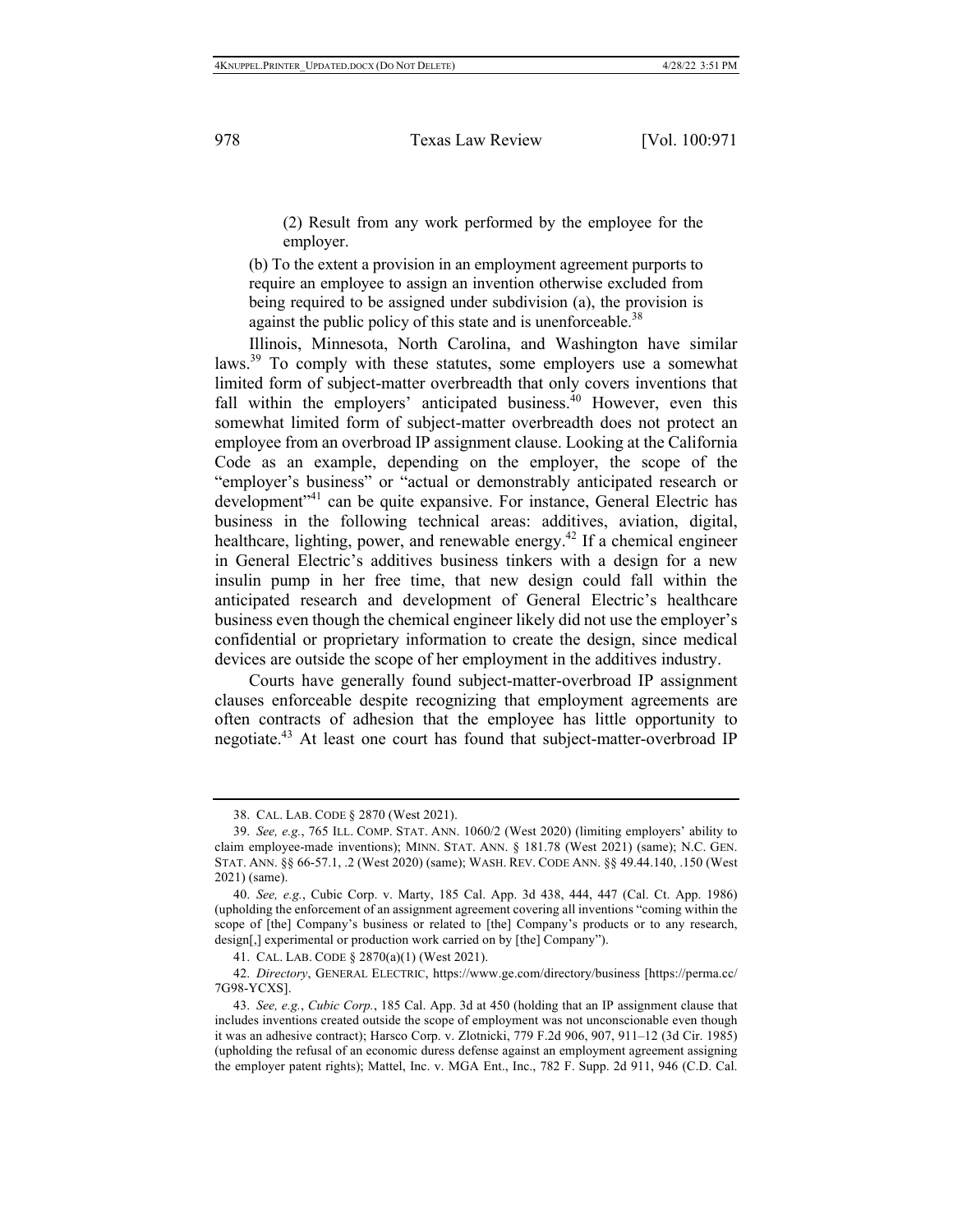assignment clauses are void for public policy.<sup>44</sup> In this case, the court concluded that subject-matter overbreadth was contrary to the public policy of encouraging innovation.<sup>45</sup> But many courts have enforced subject-matteroverbroad IP assignment clauses even though these clauses allow employers to take inventions created fully in the employee's free time.

#### III. Unconscionability Analysis

Unconscionability acts as a defense to the enforcement of a contract against a party.<sup>46</sup> Unconscionability is a limitation on the freedom of contract when the court considers the contract "such as no man in his senses and not under delusion would make on the one hand, and no honest or fair man would accept, on the other."<sup>47</sup> *Williams v. Walker-Thomas Furniture Co.*<sup>48</sup> is often considered the touchstone case of the unconscionability doctrine.<sup>49</sup> For the purposes of this Note, the unconscionability analysis outlined in *Williams* will be used to illustrate how IP assignment clauses with temporal or subjectmatter overbreadth can be unconscionable.

In *Williams*, the court divides the unconscionability analysis into two components, which have since been coined "procedural" and "substantive" unconscionability.<sup>50</sup> Procedural unconscionability looks at whether the party claiming the unconscionability defense lacked meaningful choice in the contract.51 On the other hand, substantive unconscionability looks at whether the terms themselves are unreasonably favorable to the party wanting the court to enforce the contract.<sup>52</sup> In addition to this basic framework spelled out in *Williams*, many states have augmented the analysis. In some jurisdictions, a showing of procedural unconscionability or substantive unconscionability alone is sufficient.<sup>53</sup> In other jurisdictions, a sliding-scale approach is used so

48. 350 F.2d 445 (D.C. Cir. 1965).

49. *See* Anne Fleming, *The Rise and Fall of Unconscionability as the "Law of the Poor*,*"* 102 GEO. L.J. 1383, 1387 (2014) (discussing the impact of *Williams* in the law school classroom).

51. *See Williams*, 350 F.2d at 449 ("Unconscionability has generally been recognized to include an absence of meaningful choice on the part of one of the parties . . . .").

52. *See id.* ("Unconscionability has generally been recognized to include . . . contract terms which are unreasonably favorable to [one of the] part[ies].").

<sup>2011) (</sup>concluding that an assignment was not unconscionable as a matter of law and whether the employee was forced to sign it was a credibility determination for the jury).

<sup>44.</sup> Guth v. Minn. Mining & Mfg. Co., 72 F.2d 385, 388 (7th Cir. 1934).

<sup>45.</sup> *Id.* at 388–89.

<sup>46.</sup> Dalton v. Santander Consumer USA, Inc., 385 P.3d 619, 621 (N.M. 2016) (quoting Strausberg v. Laurel Healthcare Providers, LLC, 304 P.3d 409, 421 (N.M. 2013)).

<sup>47.</sup> James v. Nat'l Fin., LLC, 132 A.3d 799, 813 (Del. Ch. 2016) (quoting Tulowitzki v. Atl. Richfield Co., 396 A.2d 956 (Del. 1978)).

<sup>50.</sup> *Id.* at 1423.

<sup>53.</sup> *See, e.g.*, State *ex rel.* King v. B & B Inv. Grp., Inc., 329 P.3d 658, 675 (N.M. 2014) (explaining that a contract does not need to be both procedurally and substantively unconscionable to be invalidated).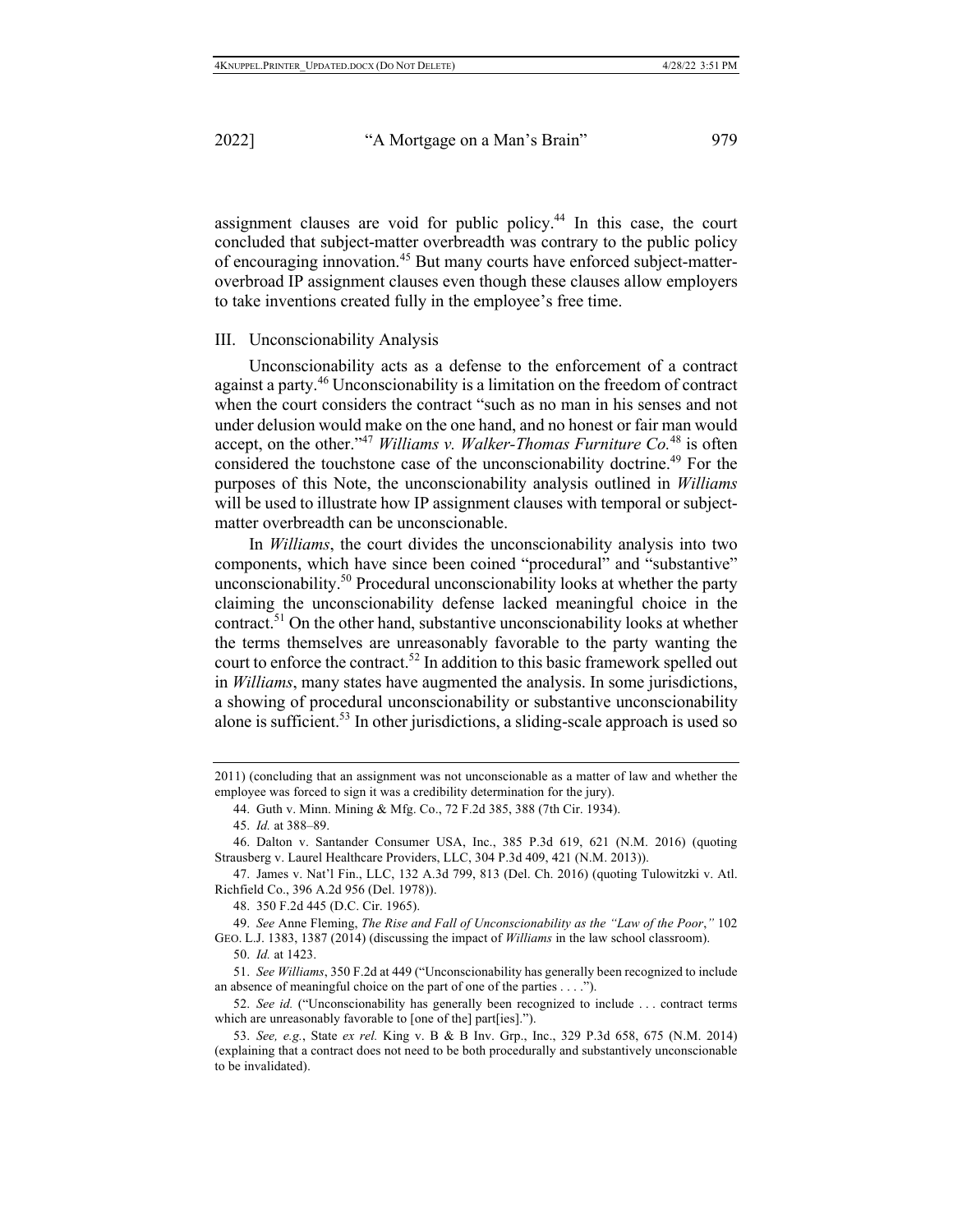that if there is gross substantive unconscionability, the requirement for procedural unconscionability is minimal, and vice versa.54

Unconscionability analysis tends to be fact-specific,<sup>55</sup> which raises a roadblock in attempting to address the unconscionability of all IP assignment clauses. The aim of the analysis in this Note is to illustrate how these factors *may* lead to a finding of unconscionability where courts have assumed that unconscionability does not exist.<sup>56</sup> This is not to say that every IP assignment clause is unconscionable, but rather that some IP assignment clauses, particularly those with temporal or subject-matter overbreadth, may be unconscionable when they apply to at least some employees. The argument attempts to highlight where significant deviations may exist for certain classes of workers, but it still largely relies on generalizations out of necessity.

### *A. Procedural Unconscionability*

Under the *Williams* framework, procedural unconscionability looks at whether the party asserting the unconscionability defense lacked meaningful choice when she entered into the contract.<sup>57</sup> Courts evaluate a lack of meaningful choice by considering the circumstances surrounding the transaction.<sup>58</sup> Procedural unconscionability can be shown in a variety of ways including a gross inequality in bargaining power, how the contract was entered into, and whether the party asserting the unconscionability defense had a reasonable opportunity to understand the important terms of the agreement.<sup>59</sup> Procedural unconscionability focuses on the manner and circumstances in which the parties entered into the contract, as opposed to the substance of the agreement between the parties. $60$ 

Procedural unconscionability may exist in IP assignment clauses that are either temporally overbroad, subject-matter overbroad, or both. The first consideration—whether there is a gross inequality of bargaining power—is implicated in the employer–employee relationship. The relationship between

<sup>54.</sup> *See, e.g.*, James v. Nat'l Fin., LLC, 132 A.3d 799, 815 (Del. Ch. 2016) ("The two dimensions of unconscionability do not function as separate elements of a two-prong test. The analysis is unitary, and it is generally agreed that if more of one is present, then less of the other is required." (internal quotations omitted)).

<sup>55.</sup> OTO, L.L.C. v. Kho, 447 P.3d 680, 699 (Cal. 2019).

<sup>56.</sup> *See* Pat. & Licensing Corp. v. Olsen, 188 F.2d 522, 525 (2d Cir. 1951) ("It is well settled that an agreement on the part of an inventor to assign inventions developed while in the employ of another is not inequitable, or unconscionable." (citing Paley v. Du Pont Rayon Co., 71 F.2d 856 (7th Cir. 1934))).

<sup>57.</sup> *Williams*, 350 F.2d at 449.

<sup>58.</sup> For example, *Williams* states: "Whether a meaningful choice is present in a particular case can only be determined by consideration of all the circumstances surrounding the transaction." *Id.* 59. *Id.*

<sup>60.</sup> James v. Nat'l Fin., LLC, 132 A.3d 799, 815 (Del. Ch. 2016).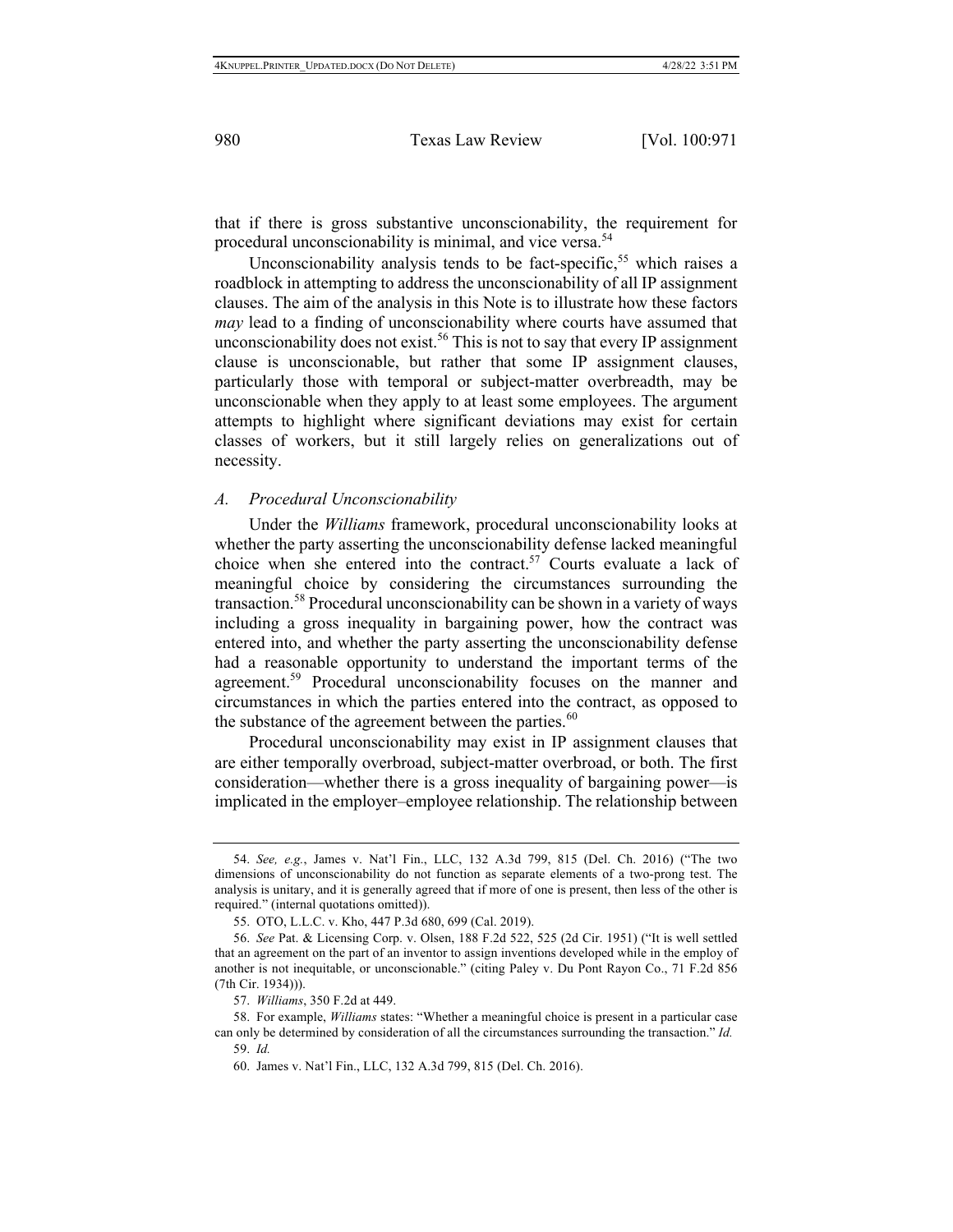employers and employees is often asymmetrical.<sup>61</sup> Employers have a necessity—jobs—which many workers need to get by. And while employers need employees to continue to grow, when a job is desirable, employers tend to have their pick of employees.<sup>62</sup> If a potential employee digs her heels in and refuses to agree to an overly broad IP assignment clause, the employer can often find someone else. And most employers require employees involved in generating IP to sign an IP assignment clause as a requirement for employment.<sup>63</sup> Therefore, it would be difficult for such an employee to shop around to evade assigning her IP rights away.

In determining the bargaining power of an individual in a contractual relationship with an organization, courts sometimes evaluate individuals based on their status as "professionals."64 The assumption is that once an individual becomes a professional—regardless of whether her profession gives her leverage to negotiate—she has equal bargaining power.<sup>65</sup> For instance, in *McNeil v. Currie*, <sup>66</sup> the court held that because the plaintiff was a businesswoman, the insurance-company defendant did not have the upper hand in negotiating a contract.<sup>67</sup> But the court did not consider the relative positions of the two parties. In *McNeil*, the plaintiff was a small business owner, and the company she contracted with was a national insurance provider.<sup>68</sup> Even though the plaintiff was a businesswoman and may have had

<sup>61.</sup> Aditi Bagchi, *The Myth of Equality in the Employment Relation*, 2009 MICH. ST. L. REV. 579, 579–80; *see also* Lawrence H. Summers, *It's Time to Balance the Power Between Workers and Employers*, WASH. POST (Sept. 3, 2017), https://www.washingtonpost.com/opinions/lawrencesummers-its-time-to-balance-the-power-between-workers-and-employers/2017/09/03/b1c9714e-901e-11e7-8df5-c2e5cf46c1e2\_story.html?utm\_term=.3a4951b9fe94 [https://perma.cc/3ENU-KV9D] (explaining that employers have progressively increased their bargaining power while employees have progressively lost their bargaining power).

<sup>62.</sup> This assumption is based on the fact that many individuals are unemployed and underemployed in the United States. For instance, forty-three percent of college graduates were underemployed between the years 2000 and 2017. Melissa Korn*, Some 43% of College Grads Are Underemployed in First Job*, WALL ST. J. (Oct. 26, 2018, 5:30 AM), https://www.wsj.com/articles /study-offers-new-hope-for-english-majors-1540546200 [https://perma.cc/PGM2-XQXS]. Even engineering degree recipients had a twenty-nine percent probability of having a first job that did not require a college degree. *Id.* Of course, this assumption would not hold in highly-sought-after fields, as will be discussed further in the subsequent analysis.

<sup>63.</sup> Mark B. Baker & Andre J. Brunel, *Restructuring the Judicial Evaluation of Employed Inventors' Rights*, 35 ST. LOUIS U. L.J. 399, 401 (1991).

<sup>64.</sup> Allison E. McClure, *The Professional Presumption: Do Professional Employees Really Have Equal Bargaining Power When They Enter Into Employment-Related Adhesion Contracts?*, 74 U. CIN. L. REV. 1497, 1506 (2006); *see also, e.g.*, McNeil v. Currie, 830 P.2d 1241, 1245 (Mont. 1992) (finding that a businesswoman was not on inherently unequal footing with a national insurance company); Mosser Indus. Inc. v. Hagar, No. 20, 1978 WL 21734, at \*9 (Pa. Ct. Com. Pl. Jan. 11, 1978) (finding that an engineer did not have such unequal bargaining power with his employer to render a contract unconscionable).

<sup>65.</sup> McClure, *supra* note 64, at 1498.

<sup>66.</sup> 830 P.2d 1241 (Mont. 1992).

<sup>67.</sup> *Id.* at 1245.

<sup>68.</sup> *Id.* at 1242.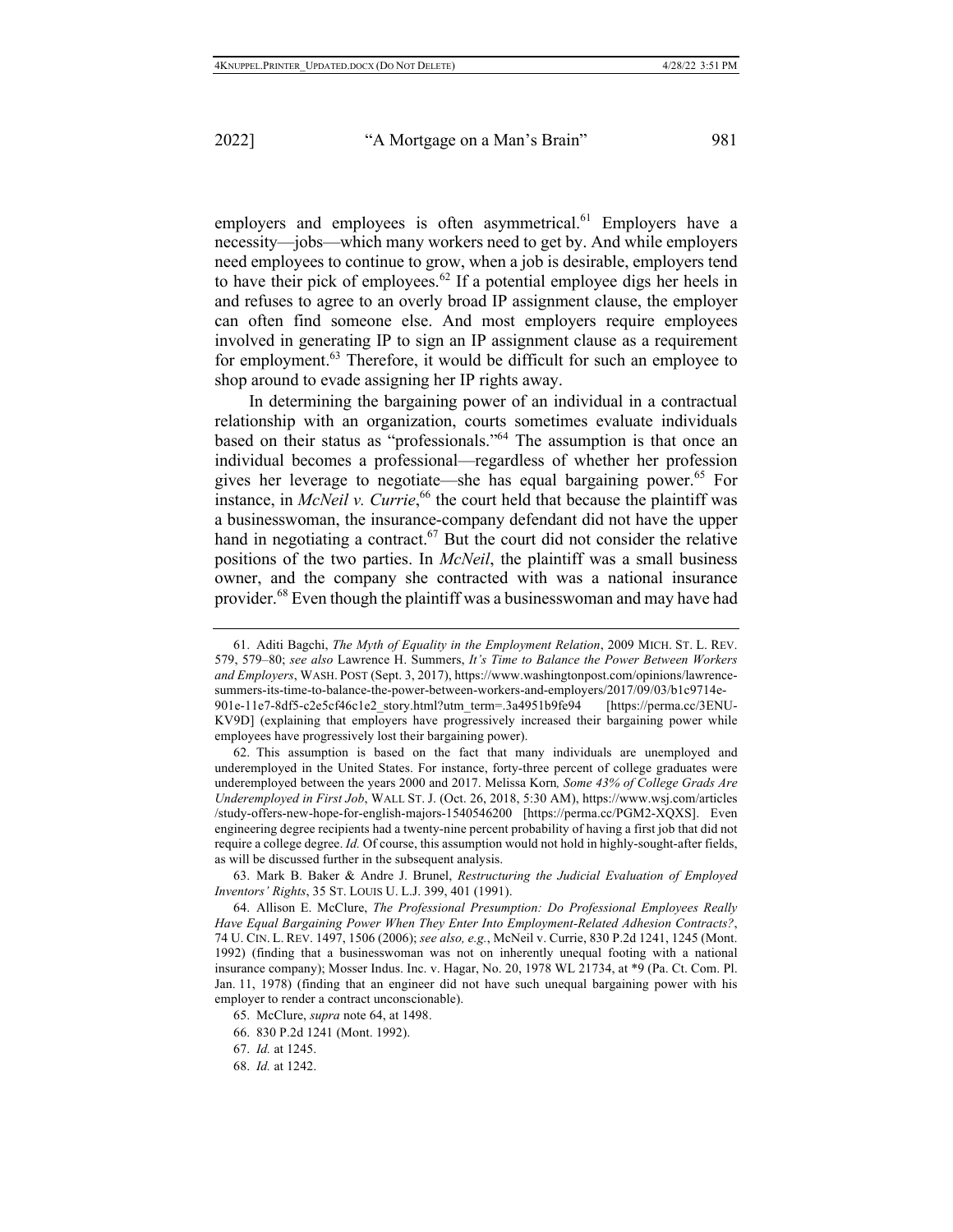a better understanding of what she was getting herself into compared to the average consumer, the assumption that she was on equal footing with a national insurance company to dictate the contours of the agreement is likely incorrect. An employee's status as a professional does not necessarily show that she has equal bargaining power, although some courts may assume that it is the case. $69$ 

It is important to note that in some contexts, workers will have greater equality in the bargaining relationship with their employers. For instance, in highly-sought-after fields, workers will have more access to employment offers from different organizations to compare the terms of employment. These workers will have more ability to negotiate those terms to their liking. Because many organizations want to hire these workers, potential employers will be more likely to accept concessions in the bargaining process, and the workers will be more likely to have the opportunity to bargain with their potential employer. If a highly-sought-after worker does not like the terms of an offer and the potential employer will not negotiate, she has the ability to move on to the next employer. Therefore, the more sought after the employee is, the more equal her bargaining power is with her employer. There may also be other contexts, such as when someone is a partner of a business rather than a low-level employee, that the bargaining relationship becomes more equal. But the purely "professional" or "non-professional" dichotomy used by some courts does not capture the essence of the issue.<sup>70</sup> The better indicator is whether the worker can negotiate the terms of the agreement, or if the employer will move on to the next person in line if the prospective employee attempts to negotiate.

This leads to the next consideration in evaluating procedural unconscionability: the manner in which the contract was entered. One principal factor is whether the contract is a contract of adhesion, meaning that the potential employer dictated the agreement and the worker had to take it or leave it as  $is.\overline{1}$  Employment agreements are typically contracts of adhesion.<sup>72</sup> The worker plays a minimal role in drafting the language of the agreement.<sup>73</sup> And many prospective employees are not notified before employment that they will be required to sign an IP assignment agreement.<sup>74</sup> While some highly-sought-after workers may be able to negotiate terms to

<sup>69.</sup> McClure, *supra* note 64, at 1498.

<sup>70.</sup> *See* Paul Spiel, *Express Employee Patent Assignments: Staying True to Intellectual Property's Credo of Rewarding Innovation*, 99 J. PAT. & TRADEMARK OFF. SOC'Y 79, 90–92 (2017) (coining the "professional versus non-professional dichotomy" and discussing its impact on unconscionability analysis in the patent assignment agreement context).

<sup>71.</sup> James v. Nat'l Fin., LLC, 132 A.3d 799, 832 (Del. Ch. 2016) (quoting Fritz v. Nationwide Mut. Ins. Co., No. 1369, 1990 WL 186448 (Del. Ch. Nov. 26, 1990)).

<sup>72.</sup> Baker & Brunel, *supra* note 63, at 426.

<sup>73.</sup> *Id.*

<sup>74.</sup> *Id.*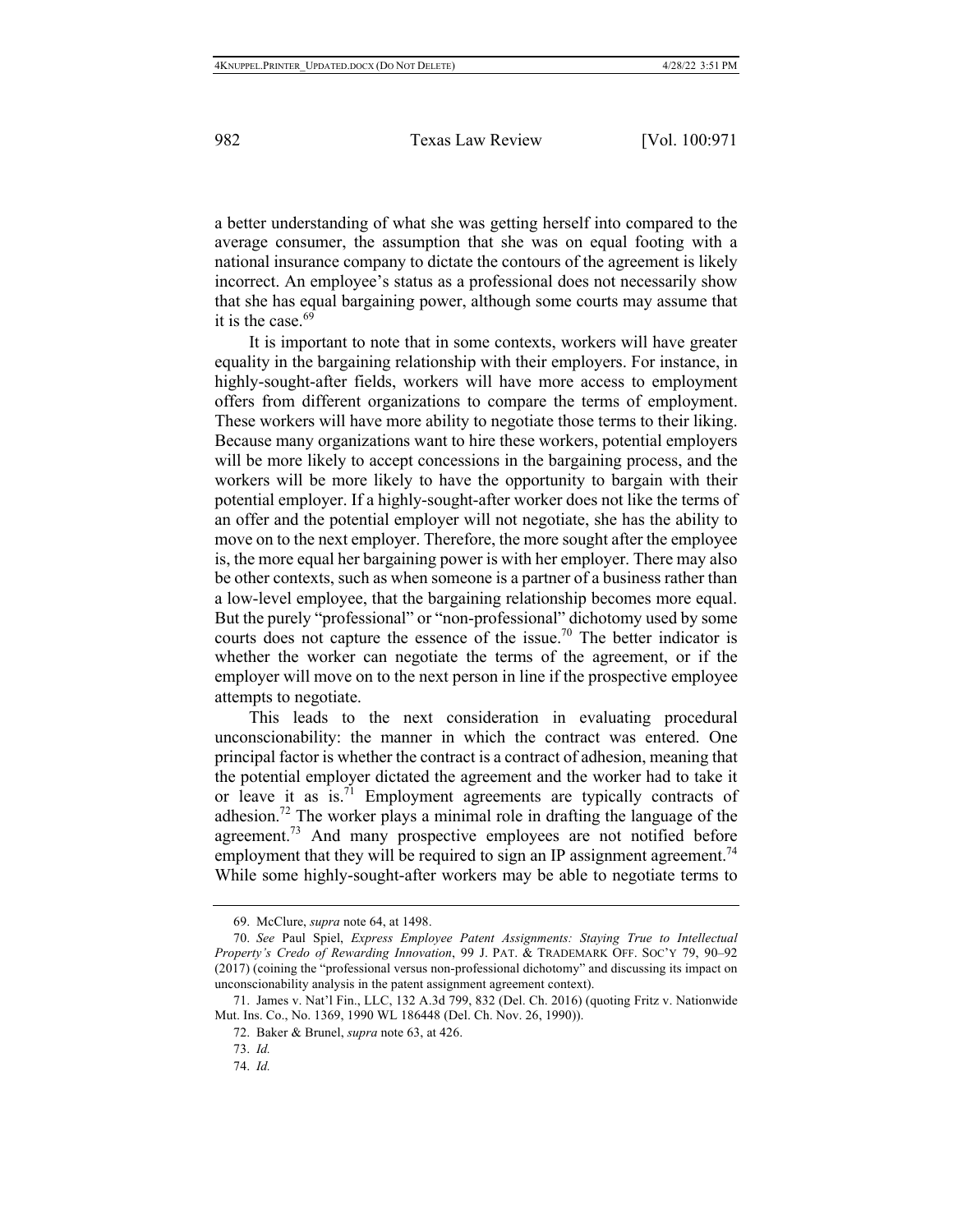their liking as discussed above, workers with less bargaining power will likely have to accept the contract as the employer drafted it. They will have to agree to boilerplate language that is not tailored to the specific circumstances of their employment. The fact that most employment agreements are contracts of adhesion suggests that a degree of procedural unconscionability may be inherently present in employment contracts.<sup>75</sup>

A final consideration for procedural unconscionability is whether the party seeking application of the unconscionability doctrine had a reasonable opportunity to understand the terms of the agreement. To determine whether a party had a reasonable opportunity to understand the terms, courts consider the education of the individual and whether terms were obscured by fine print or deceptive business practices.<sup>76</sup> While engineers and scientists that sign IP assignment clauses typically have more education than the consumers who appear as plaintiffs in predatory lending cases such as *James v. National Financial, LLC*<sup>77</sup> and *Williams*, <sup>78</sup> that does not necessarily mean that engineers and scientists have the education needed to understand the implications of an IP assignment clause. Engineers and scientists may have advanced degrees, but they do not necessarily have a legal education.<sup>79</sup> They have not been trained to decode the legalese found in their employment agreements. And writers and artists who are also impacted by IP assignment clauses will not necessarily have a legal education either. These employees are greatly impacted by IP assignment clauses but lack the education that would help them understand the contract—although they may be well educated in their specific field.

It could be contended that where these individuals lack legal education, they can compensate in hiring legal services to look over and help negotiate the employment agreement. And that may be the case for some workers.<sup>80</sup> But there are also other workers, such as entry-level employees fresh out of college, that likely lack the capital and foresight to hire a lawyer to look over their employment contracts. The lack of legal education and lack of access to

<sup>75.</sup> Some courts find that contracts of adhesion are always procedurally unconscionable at least to a degree. Baltazar v. Forever 21, Inc., 367 P.3d 6, 11 (Cal. 2016) (explaining that contracts of adhesion "contain a degree of procedural unconscionability even without any notable surprises"). For other courts, this is merely one factor in evaluating whether the contract is unconscionable. State *ex rel.* King v. B & B Inv. Grp., Inc., 329 P.3d 658, 669 (N.M. 2014) (explaining that adhesion contracts are not unconscionable in every case).

<sup>76.</sup> *E.g.*, Williams v. Walker-Thomas Furniture Co., 350 F.2d 445, 449 (D.C. Cir. 1965).

<sup>77.</sup> 132 A.3d 799 (Del. Ch. 2016).

<sup>78.</sup> *See, e.g.*, *Williams*, 198 A.2d at 915 (describing Ms. Williams, the same plaintiff at issue in the D.C. Circuit *Williams* decision, as "a person of limited education"); *James*, 132 A.3d at 830 ("James is unsophisticated and undereducated.").

<sup>79.</sup> As purely anecdotal evidence, the author received an undergraduate engineering degree and did not receive any training on IP rights through her degree plan.

<sup>80.</sup> *See* Harsco Corp. v. Zlotnicki, 779 F.2d 906, 908 (3d Cir. 1985) (explaining that the engineer who signed the agreement consulted his attorney first before signing the assignment).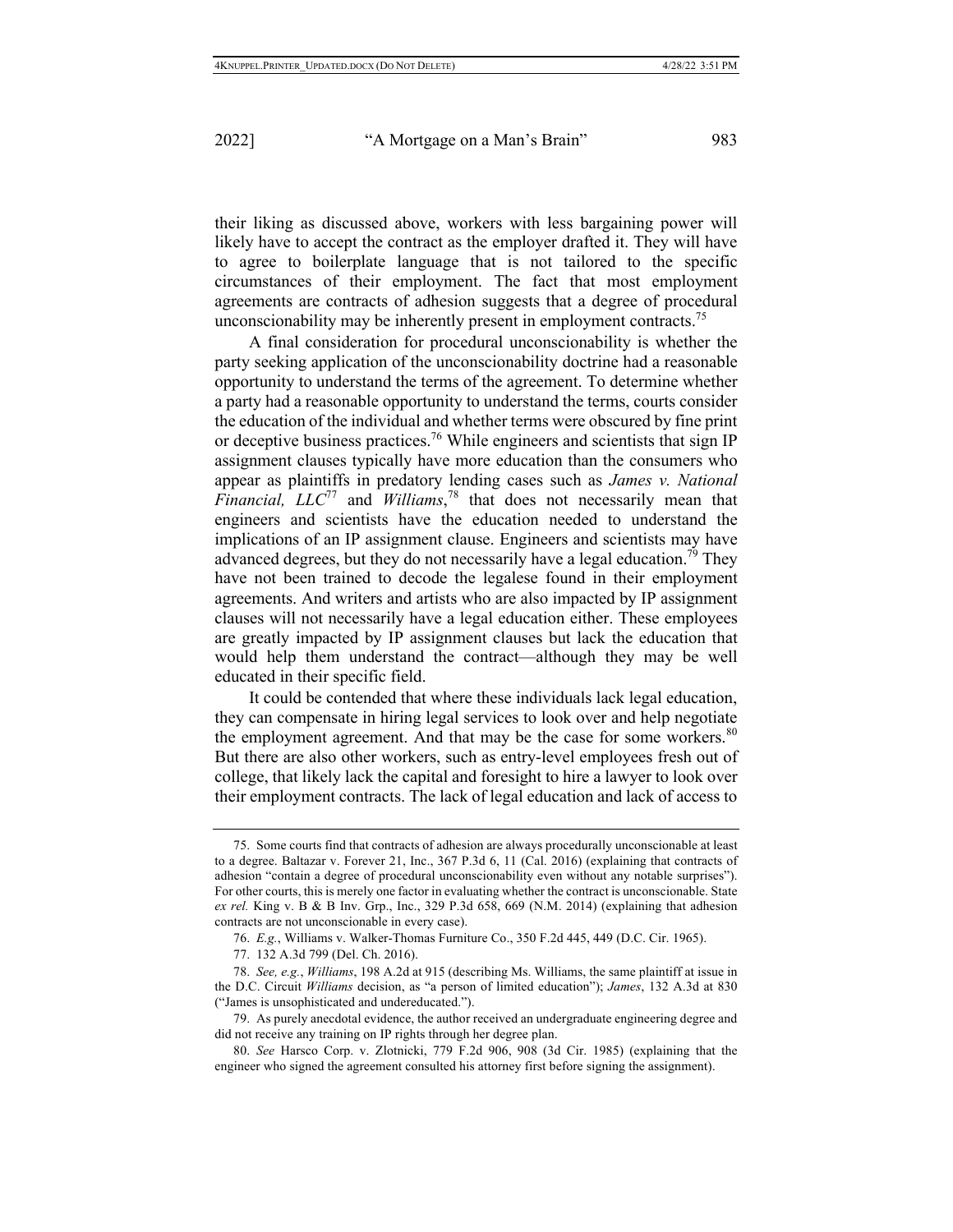legal services for some employees indicates that not all employees impacted by IP assignment clauses have a reasonable opportunity to understand the terms of the employment contract.

It is difficult to generalize about whether employers hide IP assignment clauses in employment contracts using microscopic print or deceptive practices to prevent a prospective employee from understanding the terms of the agreement. But it is relevant that IP assignment clauses are not likely top of mind for a worker on the job hunt. Where other aspects of employment are high on the priorities list, like compensation, benefits, location, and duties, the IP assignment clause is likely to fall close to the bottom of the pile.<sup>81</sup> If an employee can negotiate her employment agreement, she is likely to negotiate those other terms with what bargaining power she holds.<sup>82</sup> And that is partly due to the nature of IP assignment clauses. IP assignment clauses in employment agreements are signed pre-invention.<sup>83</sup> Workers assign away inventions that have yet to be created; the prospective employee has no idea whether the clause will force her to assign a highly profitable invention to her employer without any additional consideration.<sup>84</sup>

While some courts have painted individuals who accept pay day loans as a unique group "exhibit[ing] unrealistic optimism, or fundamental attribution error, meaning that they overestimate their ability to control future circumstances,"85 it is easy to see how a worker signing a pre-invention IP assignment clause would lose sight of the negative ramifications of the agreement as well. She has no idea if she will ever create something valuable, and the honeymoon stage of employment may cause her to assume her relationship with her employer will continue indefinitely. If the employee has no idea what she is giving up because the inventions the clause assigns have yet to be created, it is unlikely she will be able to adequately understand the consequences of the agreement.

<sup>81.</sup> This is somewhat analogous to what Randy Barnett characterizes as "invisible terms." *See*  Randy E. Barnett, *Consenting to Form Contracts*, 71 FORDHAM L. REV. 627, 637–38 (2002) (arguing that a person can agree to be "legally bound to (unread) terms that are not radically unexpected"). While an IP assignment clause may not rise to the level of "radically unexpected" to be considered unenforceable in Barnett's view, the lack of visibility of an IP assignment clause would seem to impact whether a party would have a reasonable opportunity to understand the term. If the party is all too consumed with the other aspects of the employment contract, it becomes easier for an employer to include an overly broad IP assignment clause.

<sup>82.</sup> *See* Baker & Brunel, *supra* note 63, at 410 (explaining that employees rarely negotiate IP assignment agreements).

<sup>83.</sup> Pisegna-Cook, *supra* note 5, at 164.

<sup>84.</sup> *See* Steven Cherensky, Comment, *A Penny for Their Thoughts: Employee-Inventors, Preinvention Assignment Agreements, Property, and Personhood*, 81 CALIF. L. REV. 595, 598 (1993) (explaining that employees who sign pre-invention assignment agreements have no knowledge of what they are getting and giving up).

<sup>85.</sup> State *ex rel.* King v. B & B Inv. Grp., Inc., 329 P.3d 658, 666 (N.M. 2014).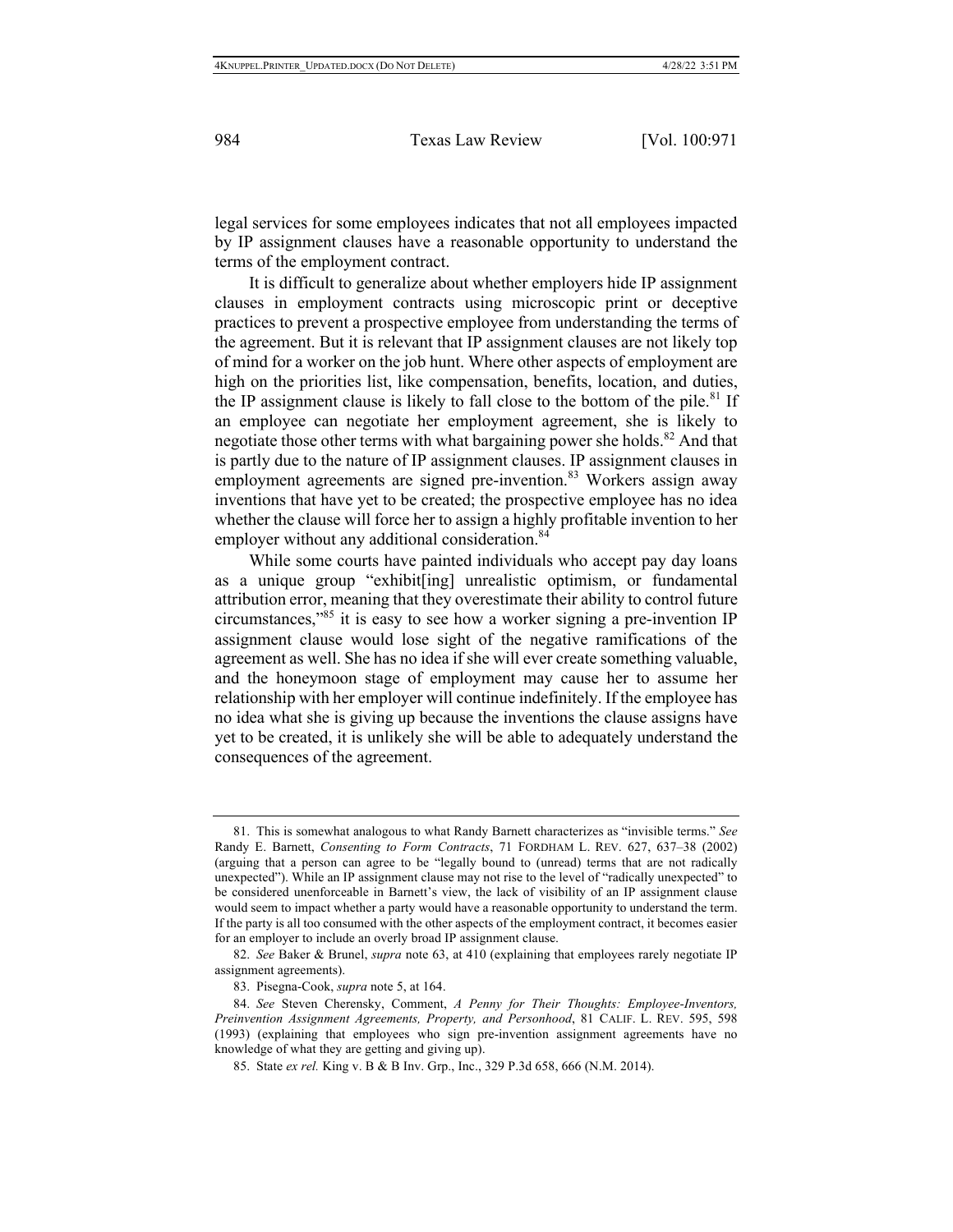Looking at the three considerations—gross inequality of bargaining power, the manner in which the contract was made, and whether there was a reasonable opportunity to understand the terms of the contract—there appears to be at least a degree of procedural unconscionability, especially in cases of entry-level employees and employees who are not highly sought after. While the procedural unconscionability present in the IP assignment clause context is undoubtedly less so than that present in predatory lending for example, there can be procedural unconscionability present that impacts a prospective employee's ability to negotiate, control, and understand the terms of the employment contract. Particularly in jurisdictions that use a sliding-scale approach to unconscionability, where only a minimal degree of procedural unconscionability is necessary, the procedural unconscionability present in a typical employee's IP assignment agreement may be more than enough to show that the contract is unconscionable.

#### *B. Substantive Unconscionability*

In *Williams*, the court describes substantive unconscionability as "contract terms which are unreasonably favorable to the other party."<sup>86</sup> To examine whether contract terms are unreasonably favorable, the contract should be considered in light of the circumstances existing when the contract was made and in light of the general commercial background and the commercial needs of the particular trade or case. $87$  The goal of substantive unconscionability is to consider the terms of the contract itself rather than the circumstances of the bargain. Since the substantive unconscionability of the IP assignment clause will depend on the terms themselves, temporal overbreadth and subject-matter overbreadth are each considered separately in the following sections.

*1. Substantive Unconscionability of Temporal Overbreadth.—*To determine whether a temporally overbroad IP assignment clause is so unfairly one-sided as to be substantively unconscionable, the reasonableness of the contract terms must be considered in light of the circumstances of the case and the general commercial background.<sup>88</sup> Courts generally assume that the legitimate purpose behind trailer clauses is to protect the business from loss of confidential information when an employee leaves to work for a competitor.89 But if the goal is to protect confidential information and

<sup>86.</sup> *See* Williams v. Walker-Thomas Furniture Co., 350 F.2d 445, 449 (D.C. Cir. 1965) (providing a description of what was later coined "substantive unconscionability"); Fleming, *supra* note 49, at 1423.

<sup>87.</sup> *Williams*, 350 F.2d at 450.

<sup>88.</sup> *Id.*

<sup>89.</sup> Winston Rsch. Corp. v. Minn. Mining & Mfg. Co., 350 F.2d 134, 138 (9th Cir. 1965); Ingersoll-Rand Co. v. Ciavatta, 542 A.2d 879, 892 (N.J. 1988).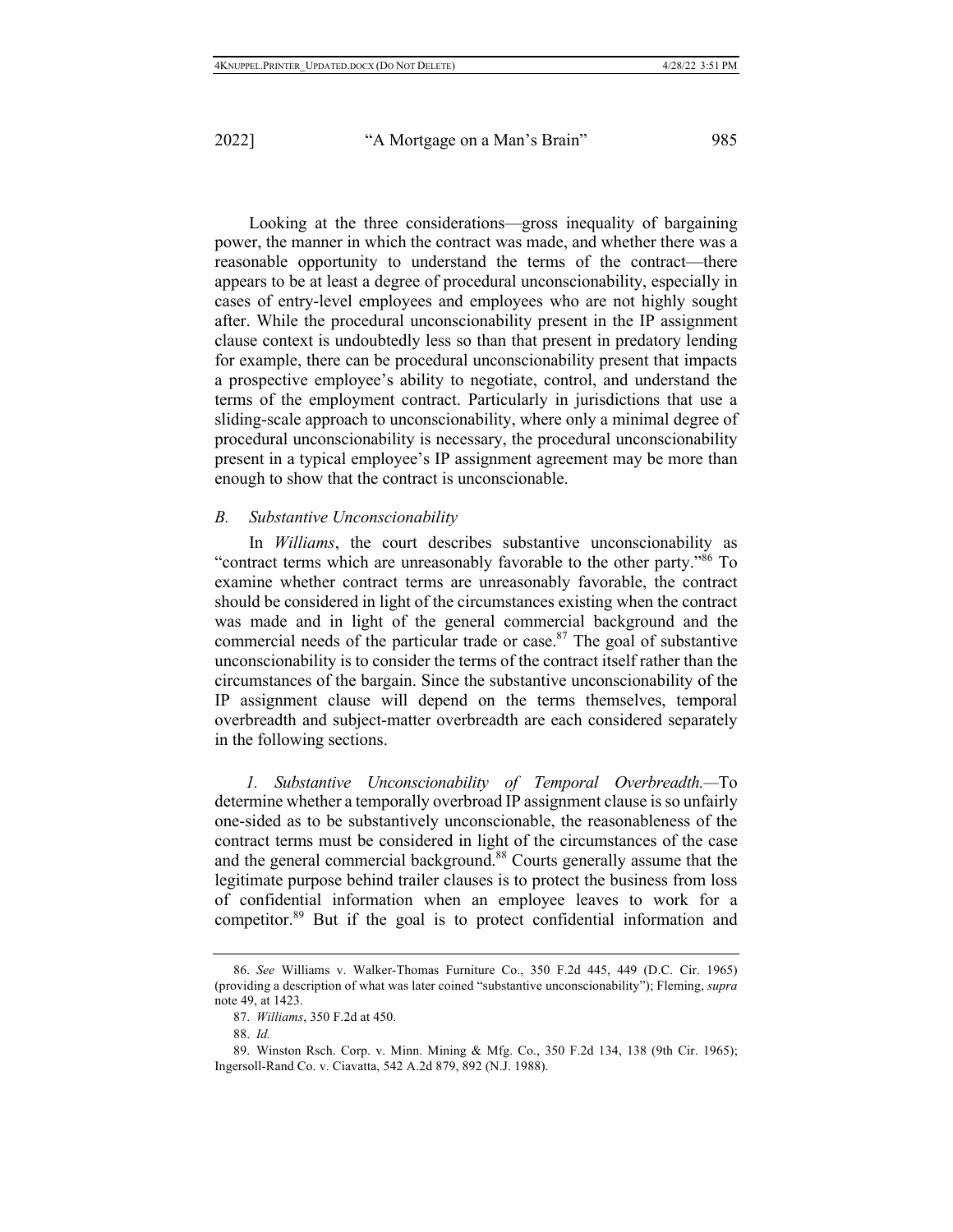inventions created in the scope of employment, these clauses exceed those goals. For instance, in *Applied Materials, Inc. v. Advanced Micro-Fabrication Equipment (Shanghai) Co.*, <sup>90</sup> the employer required the employee to sign an IP assignment clause that turned over all inventions created within one year of termination of employment under the presumption that any post-termination invention must have been conceived or made during the period of employment, even if there was no evidence that the invention was made while the employee was employed at the company.<sup>91</sup> This is an excessive scope to achieve the legitimate purpose of the trailer clause. An employee could easily leave her current position, move to a competitor, and begin creating new inventions for her new employer without any theft of trade secrets or confidential information, yet fall within the scope of the clause and be forced to assign the inventions to her previous employer. Or potentially worse, the employee could be thrust into litigation because both her previous employer and her current employer claim ownership of the invention, and both have IP assignments claiming the invention. Temporally overbroad IP assignment clauses often surpass the supposed purpose of protecting the confidential information of the former employer.

But merely exceeding the legitimate interest of the employer is not sufficient to constitute substantive unconscionability. The contractual clause must be unreasonably one-sided as well.<sup>92</sup> Trailer clauses may be unreasonably one-sided because they cause substantial harm to the former employee. Temporal overbreadth restricts the employee's ability to leave her current employer and move on to other gainful employment.<sup>93</sup> If a research engineer is under an IP assignment agreement that extends past the termination of employment, she will have a difficult time leaving her current employer for another position because a potential future employer will likely not want to hire a research engineer encumbered by a post-termination IP assignment clause.<sup>94</sup> The engineer will also be restricted from starting her own business because the inventions she develops in the set period after termination of employment are not her own. And despite the restriction of the employee's ability to move freely from her current position, the employee typically does not receive any additional compensation in exchange for the encumbrance of the post-termination IP assignment clause.<sup>95</sup>

It may be that some employees are sufficiently well compensated during the term of employment that it accounts for the post-termination IP

<sup>90.</sup> 630 F. Supp. 1084 (N.D. Cal. 2009).

<sup>91.</sup> *Id.* at 1086.

<sup>92.</sup> *Williams*, 350 F.2d at 449.

<sup>93.</sup> Guth v. Minn. Mining & Mfg. Co., 72 F.2d 385, 388 (7th Cir. 1934).

<sup>94.</sup> Hershovitz, *supra* note 14, at 198–99.

<sup>95.</sup> See, for example, *Applied Materials, Inc.*, 630 F. Supp. at 1086, for a typical trailer clause in which the employee receives no additional compensation for the post-termination encumbrance.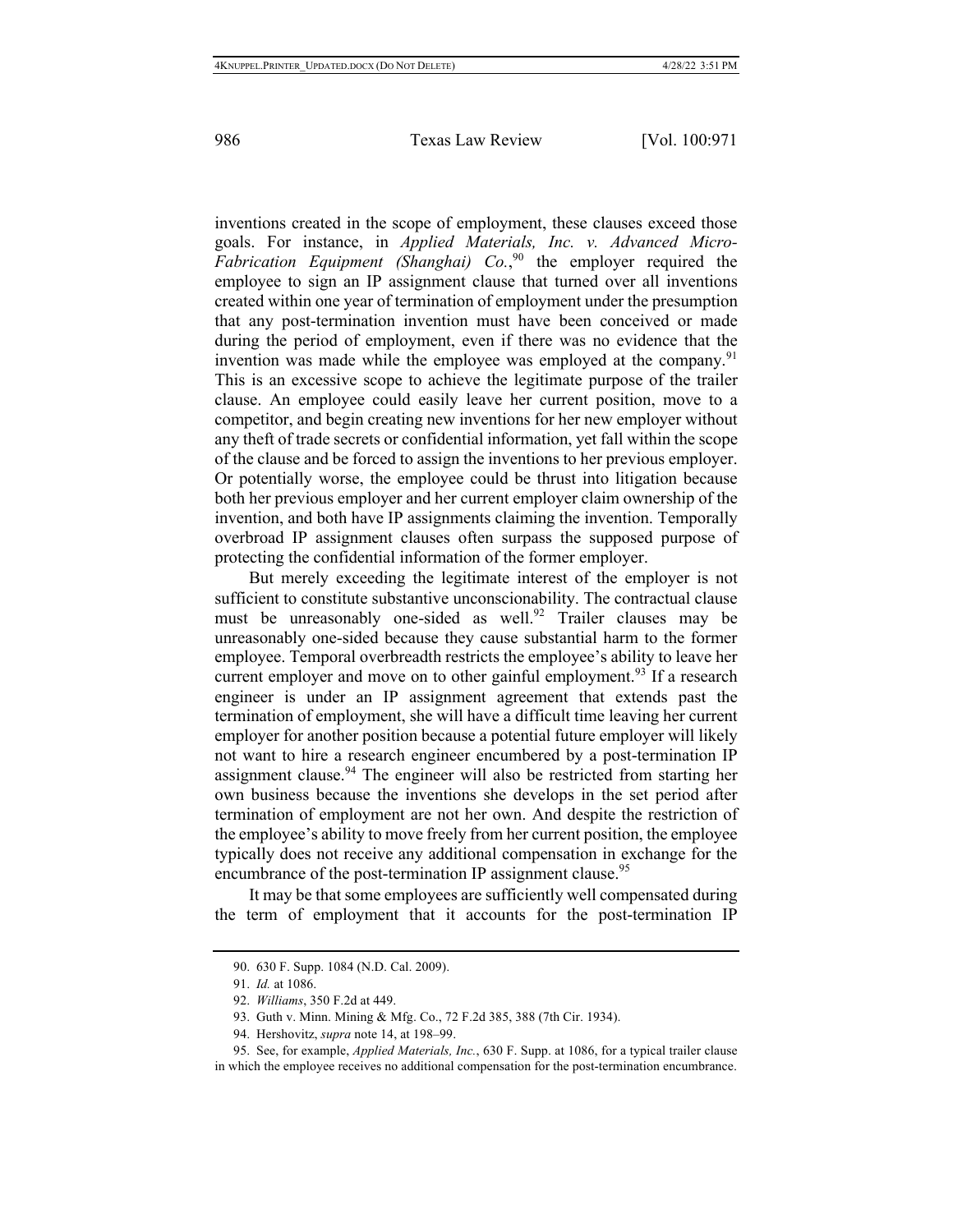assignment. But others, such as entry-level employees, will likely have not received sufficient compensation to account for being unemployed or underemployed for the designated period after termination of employment. And even well-compensated employees can be harmed by a break in employment if they are unable to work for the period that the posttermination IP assignment clause covers.<sup>96</sup> It could impact their professional reputation and ability to gain employment after the trailer clause period ends.<sup>97</sup> Thus, employees can be financially and professionally harmed by IP assignment clauses that restrict their subsequent movement after termination of employment.

Because it could be difficult for an employee under a temporally overbroad IP assignment clause to receive subsequent employment for the period the clause covers, the employee is more closely tied to the current employer.<sup>98</sup> Voluntarily leaving the position will trigger the trailer clause, which will make it more difficult to find another similar position. Thus, the employee's best option may be to stay at the current employer even if it does not offer the best benefits, salary, or opportunities for the employee. This further weakens the employee's bargaining power for requesting raises or other benefits from her current employer.<sup>99</sup> If the employee's best option is to stay with her current employer because of the trailer clause, any requests for changes to the terms of employment may fall on deaf ears. The employer and employee may both be aware that the employee is unlikely to leave the employer for another opportunity because of the trailer clause and the risk of unemployment for the duration of the trailer clause period. Thus, in addition to restricting the employee's ability to move on from the employer, it ties the employee even more closely under the control of the employer for the remainder of her employment.

It is important to note that if the employer narrowly tailors the trailer clause to only cover theft of confidential information or trade secrets, the employee would not be so restricted by the trailer clause. The employee would be able to leave the employer and move on to subsequent endeavors, so long as she did not create inventions based on the confidential information or trade secrets of her former employer. The employee would be free to take

<sup>96.</sup> Hershovitz, *supra* note 14, at 199.

<sup>97.</sup> *Id.* at 199; *see also* Sue Shellenbarger, *You Can Overcome a Long Gap in Your Résumé*, WALL ST. J. (Oct. 14, 2019, 5:30 AM), https://www.wsj.com/articles/you-can-overcome-a-longgap-in-your-resume-11571045407 [https://perma.cc/Y7Z4-L53Z] (presenting statistics that suggest the longer a prospective employee's employment gap is, the less likely she will be asked to interview).

<sup>98.</sup> *See* Winston Rsch. Corp. v. Minn. Mining & Mfg. Co., 350 F.2d 134, 137 (9th Cir. 1965) (explaining that one negative ramification of trailer clauses is that the employee is tied to the employer).

<sup>99.</sup> *Id.* (stating that trailer clauses "weaken [the employee's] bargaining power with that employer").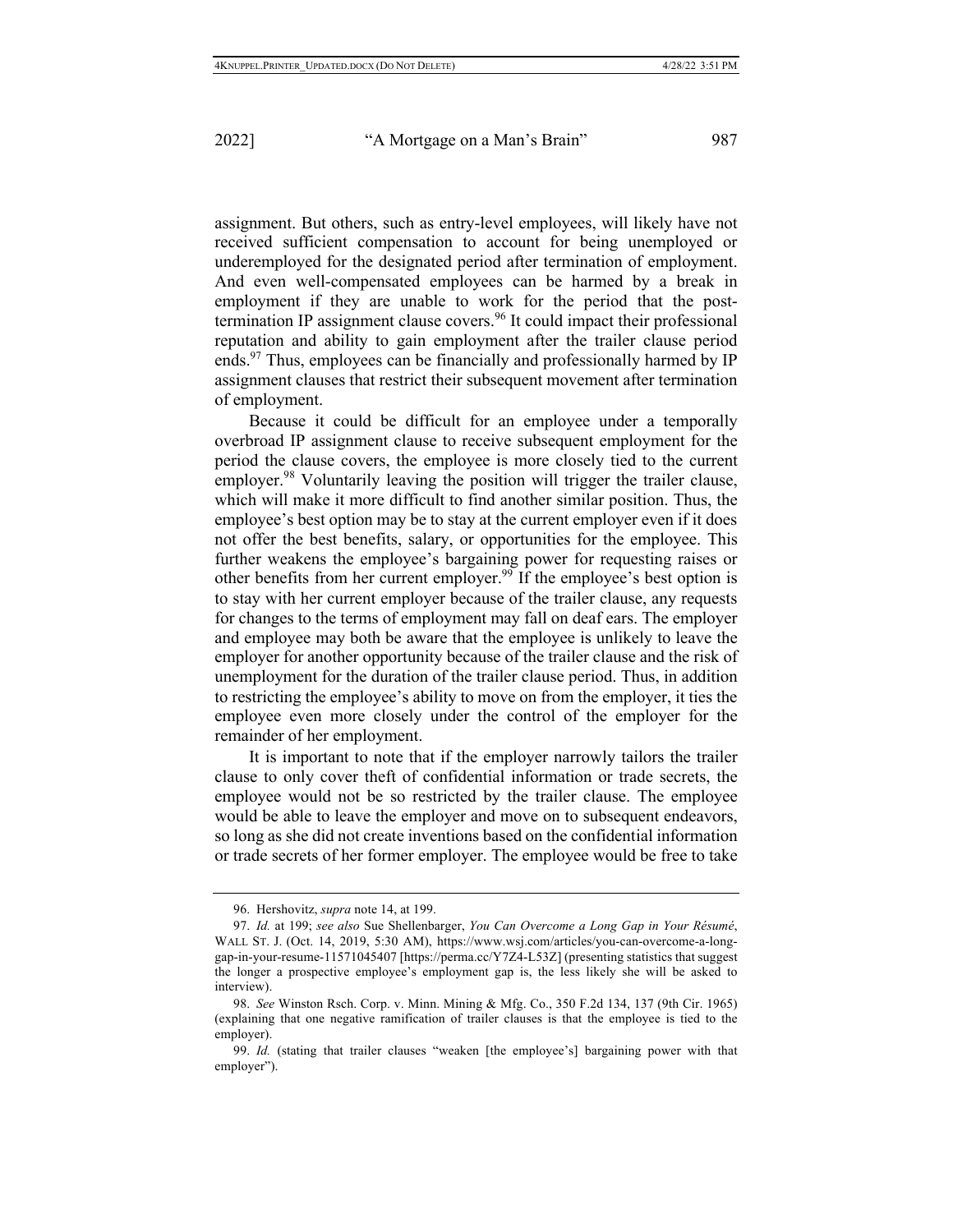a new position with a competitor or launch her own business and conceive of new inventions for her new employer or herself.<sup>100</sup> While under a temporally overbroad IP assignment clause all of her inventions would be the property of her former employer, now only a subset would. While the employee is of course somewhat restricted by the clause, it is reasonable based on the legitimate interest of the former employer to protect its confidential information.

The harm of an overly broad IP assignment clause can also be felt by the market. Overly broad trailer clauses have an anticompetitive effect by restricting the flow of knowledge and skill from the former employer to a competitor.<sup>101</sup> These clauses encourage employees to remain with their current employers, since they may have trouble finding subsequent employment after termination during the period covered by the trailer clause.102 This prevents movement of employees from one employer to another. Movement of employees within the marketplace creates a more competitive market where knowledge and ideas move among competitors, rather than one where employees and their knowledge stagnate under their current employer.<sup>103</sup> This increase in competition is lost if employees remain with their current employer to avoid triggering the trailer clause.

Additionally, if an employee does leave her employer despite a temporally overbroad IP assignment clause, the employee may be discouraged from innovating and creating during the period covered by the trailer clause. She may refuse to create in that time frame to avoid allowing her employer to gain possession of the IP rights. If she chooses not to invent, society will lose the benefit of the innovation that the employee could have created in that period. The flow of the former employee's knowledge and skill will also be delayed by the period of the trailer clause, which will reduce competition because a competitor will not be able to use the employee's inventive skills to compete with the former employer until after the trailer clause period ends.<sup>104</sup> By then, especially if the period covered by the trailer

<sup>100.</sup> *See* Milliken & Co. v. Morin, 731 S.E.2d 288, 294–95 (S.C. 2012) (explaining that an employee subject to a trailer clause that only claimed inventions resulting from work at the former employer was still marketable to future employers).

<sup>101.</sup> *See Winston Rsch.*, 350 F.2d at 137–38 ("[Trailer clauses] inhibit an employee from either setting up his own business or from adding his strength to a competitor of his employer, and thus they diminish potential competition. Such restrictions impede the dissemination of ideas and skills throughout industry.").

<sup>102.</sup> *See* Hershovitz, *supra* note 14, at 198–99 (noting that employers either underutilize or do not hire these employees because the benefits of their work product do not accrue to the new employer).

<sup>103.</sup> Alan Hyde, *Should Noncompetes Be Enforced?*, REGULATION, Winter 2010–2011, at 6, 10–11 (reporting that noncompete clauses restrict employee mobility, flow of information, and economic growth).

<sup>104.</sup> *See id.* at 10 (explaining the harms, such as loss of human capital, that result from enforcing noncompete clauses).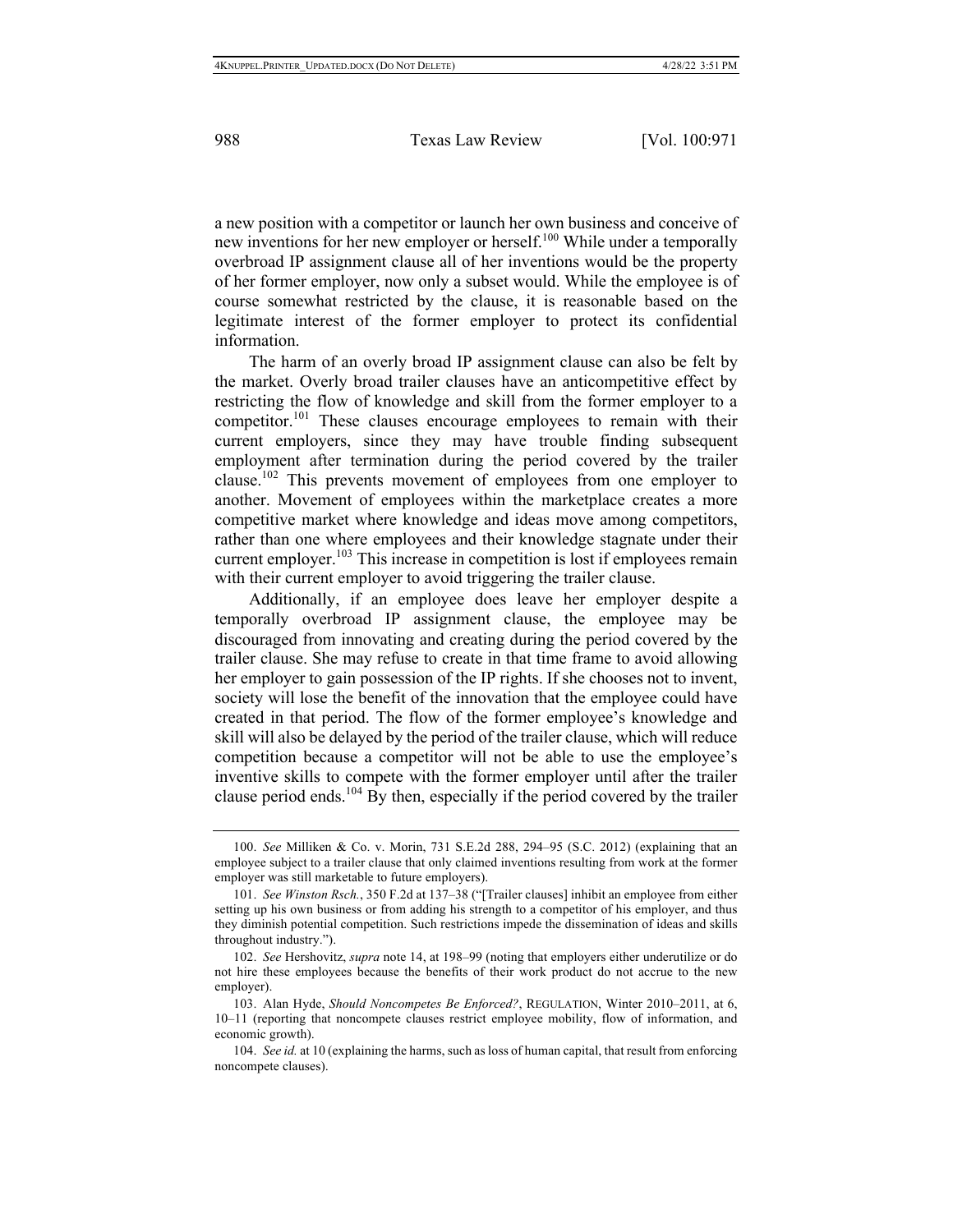clause is particularly long or if the technical area evolves quickly, the employee's knowledge and skills may be outdated.<sup>105</sup> Thus, it is not only the employee but also the marketplace and innovation landscape that are harmed by overly broad trailer clauses.

Employers that use temporally overbroad IP assignment clauses may claim that they do so because writing a narrowly tailored clause, focused only on protecting confidential information, is difficult to accomplish.<sup>106</sup> Rather than trying to narrowly carve out the inventions that are necessary for the business to protect, the employer instead claims all post-termination inventions to ensure that its confidential information is protected. But doing so paints the issue with an excessively broad brush. Overly broad IP assignment clauses claim the post-termination inventions of honest former employees who did not use the former employer's confidential information in the creation of their inventions.<sup>107</sup> Instead of requiring the employee to release all inventions created for a period after the termination of employment, the employer can more narrowly tailor the trailer clause to only cover inventions created using information, such as trade secrets, that the employee learned of by virtue of a confidential relationship with the employer. $108$ 

While drafting a narrowly tailored clause is more difficult than drafting a trailer clause that claims all post-termination inventions, the narrowly tailored clause will protect the employee and society from the negative effects of an overly broad IP assignment clause. The employee should be able to take nonconfidential knowledge and skill that the employee gathered during her employment to use in future opportunities.<sup>109</sup> After all, the consideration for the employee in exchange for employment may not be just salary and benefits; the employee may have also accepted the position to gain

<sup>105.</sup> *See* Hershovitz, *supra* note 14, at 199 ("In today's society, where technology is advancing at breakneck speed, under-utilization or non-utilization of inventive skill may cause an inventive employee's creative capabilities and talent to atrophy.").

<sup>106.</sup> *Id.* at 201 (explaining that establishing a narrow scope of subject matter in a trailer clause may be difficult for employers).

<sup>107.</sup> *See* Armorlite Lens Co. v. Campbell, 340 F. Supp. 273, 275 (S.D. Cal. 1972) (explaining that requiring a former employee to turn over to his former employer all new ideas for a period after termination of employment is unnecessarily broad and captures inventions of honest former employees that did not use the former employer's confidential information to conceive of their inventions).

<sup>108.</sup> *See* Boost Co. v. Faunce, 86 A.2d 283, 286 (N.J. 1952) (explaining that "one who by reason of a confidential business relationship with the owner has gained knowledge of his trade secret will be restrained by a court of equity from betraying the trust imposed in him by using the secret for his own gain" and noting that for the purpose of this rule, "a confidential relation . . . is one which gives rise to a duty not to use or divulge the secret to the detriment of the owner").

<sup>109.</sup> *Id.* ("It is a well settled rule of law that an employee, upon terminating his employment, may carry away and use the general skill or knowledge acquired during the course of employment.").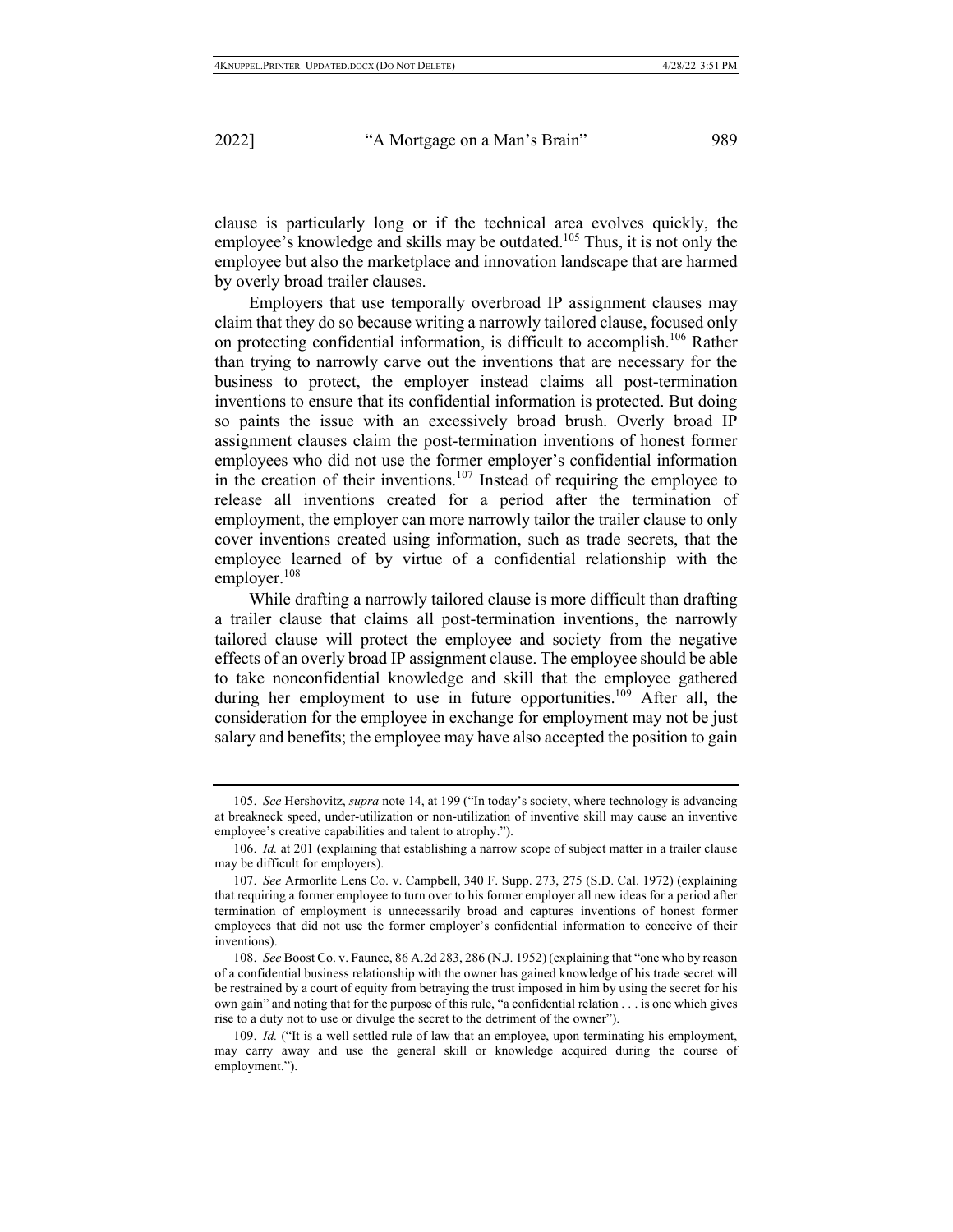knowledge and skill to take with her moving forward.<sup>110</sup> Overly broad trailer clauses may unduly restrict the movement of the employee's knowledge and skill to the detriment of the employee and the marketplace.

*2. Substantive Unconscionability of Subject-Matter Overbreadth.—* Subject-matter overbreadth, where the employer claims inventions created outside of the scope of employment, may also be substantively unconscionable because the terms can be unreasonably one-sided. Employers have a legitimate interest in the inventions that are created within the scope of employment.<sup>111</sup> The employer has invested significant time and resources into the employee's inventive efforts, and therefore, it has a legitimate interest in reaping the benefits of that investment if the employee succeeds in inventing.<sup>112</sup> But when it comes to inventions created by the employee outside the scope of employment, the employer's interest is far more strained. The employer is presumably not compensating the employee to invent, or not invent, while off the job. And even if the employer had made a legitimate bargain to control the employee's at-home inventive activities, it may be unreasonable for it to control the employee's entire right to invention in exchange for employment, especially considering that U.S. courts have recognized the deeply personal nature of inventive activity.<sup>113</sup>

Yet employers frequently claim employee inventions created outside the scope of employment and not based on the employers' confidential information. For instance, in *Harsco Corp. v. Zlotnicki*, <sup>114</sup> the employee conceived of the invention entirely at home without relying on any of his employer's resources.<sup>115</sup> The IP assignment clause covered this invention even though it was not created within the scope of employment.<sup>116</sup> Despite having a desire to tinker at home and being resistant to signing an IP assignment clause in the first place, the employee was required to lose the ability to invent for himself as a term of employment.<sup>117</sup> The employer received rights to the invention even though it was created on the employee's

<sup>110.</sup> Hershovitz, *supra* note 14, at 193–94 ("[W]hen an employee leaves the employment relationship he is free to take the experience, knowledge, memory and skill he accumulated while working for the employer and use it to his benefit." (internal quotations omitted)).

<sup>111.</sup> Teets v. Chomalloy Gas Turbine Corp., 83 F.3d 403, 407 (Fed. Cir. 1996).

<sup>112.</sup> Hershovitz, *supra* note 14, at 191.

<sup>113.</sup> *See* Ingersoll-Rand Co. v. Ciavatta, 542 A.2d 879, 887 (N.J. 1988) ("Our society has long recognized the intensely personal nature of an invention and the importance of providing stimulation and encouragement to inventors.").

<sup>114.</sup> 779 F.2d 906 (3d Cir. 1986).

<sup>115.</sup> *Id.* at 907–08.

<sup>116.</sup> *Id.* at 908, 912.

<sup>117.</sup> *Id.* at 907–08.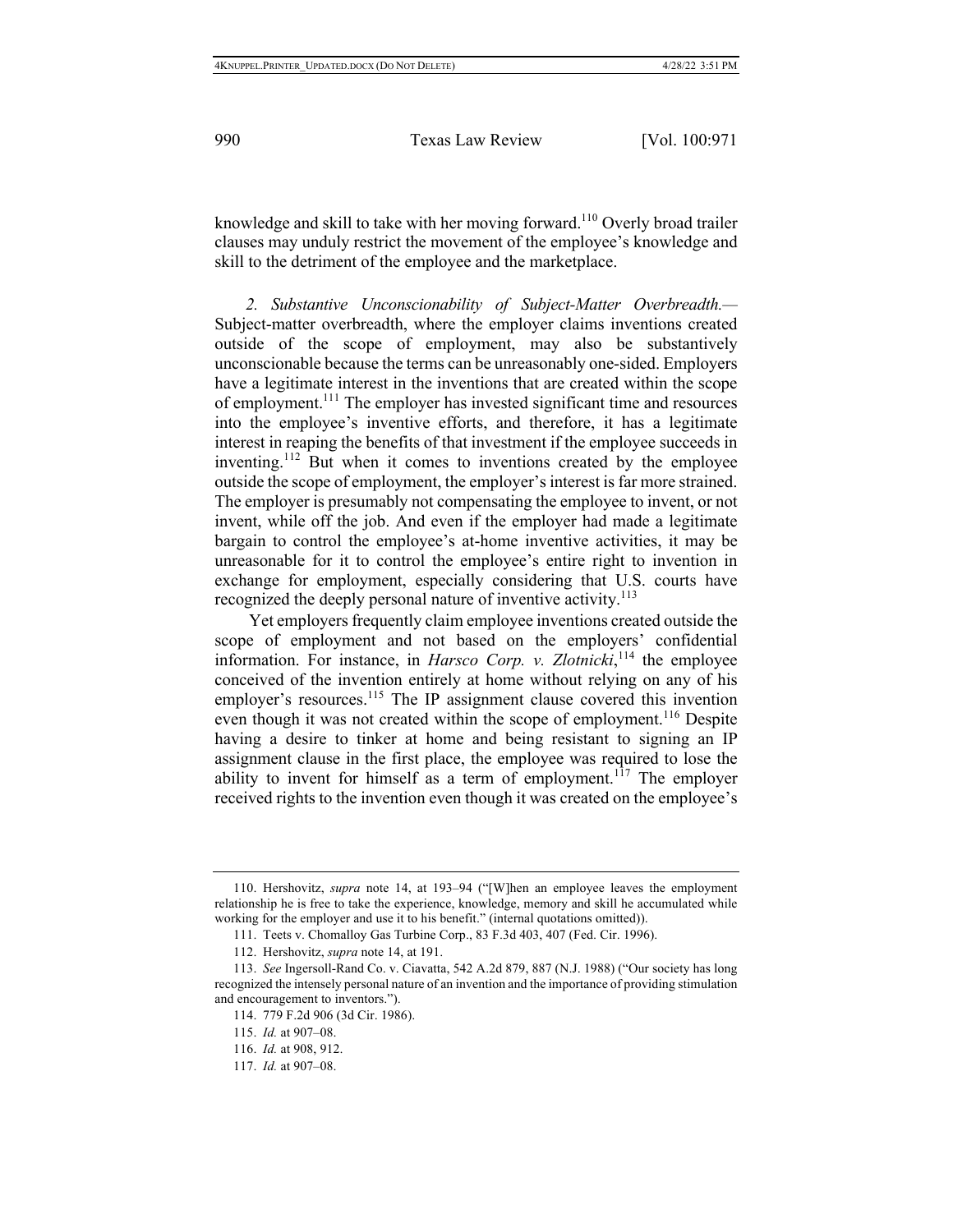time without use of the employer's resources, and the employee received no additional compensation for turning over the invention to the employer.<sup>118</sup>

Subject-matter-overbroad IP assignment clauses can be unreasonably one-sided in application. First, the clauses harm employees at the benefit of employers. Like temporal overbreadth, subject-matter overbreadth restricts an employee's ability to freely move to a new position. If an employee wants to launch a start-up business while employed in the hopes of later transitioning to running the start-up full-time, a subject-matter-overbroad IP assignment clause would prevent her from doing so because any invention created for the start-up would be owned by the employer. Additionally, the employee cannot create her own patent portfolio to take to a subsequent employer or license out her own to earn additional compensation. Subjectmatter-overbroad IP assignment clauses also impact the employee's motivation to create for herself. The employee may lose motivation to invent because inventing will not benefit her personally.<sup>119</sup> This effect may cause the employee to miss the opportunity to grow and learn through the inventive process. Thus, subject-matter-overbroad IP assignment clauses negatively impact the employee's ability to create new opportunities for herself outside the scope of employment.

In addition to harming the employee, subject-matter-overbroad IP assignment clauses also harm the market at large. First, employees may be discouraged from creating inventions outside the scope of employment because any invention they create will be owned by their employer.<sup>120</sup> Or an employee might create something for the passion of invention but choose not to commercialize it because the employer would receive the benefit of the invention.<sup>121</sup> If an employee is discouraged in this way, society will lose the benefit of the employee's potential innovations. Society will also lose the additional knowledge that would have been acquired if the employee had created the invention and disclosed it through the patenting system.<sup>122</sup> Subject-matter-overbroad IP assignment clauses can also have an

<sup>118.</sup> *Id.* at 912 (holding that the employee failed to raise a genuine issue of material fact that precluded summary judgment in favor of the employer, which gave the employer ownership over the invention).

<sup>119.</sup> Emily A. Sample, Note, *Assigned All My Rights Away: The Overuse of Assignment Provisions in Contracts for Patent Rights*, 104 IOWA L. REV. 447, 470 (2018).

<sup>120.</sup> *Id.*

<sup>121.</sup> But even creating and not disclosing an at-home invention could itself be a breach of a subject-matter-overbroad IP assignment clause. *See* Milliken & Co. v. Morin, 731 S.E.2d 288, 290, 294–95 (S.C. 2012) (discussing an IP assignment agreement that required employees to disclose inventions, even inventions made exclusively at the employee's home).

<sup>122.</sup> In the patenting process, the inventor discloses to the public the invention so that others could create it. 35 U.S.C. § 112(a). This disclosure adds to the public knowledge. *But see* Sean B. Seymore, *The Teaching Function of Patents*, 85 NOTRE DAME L. REV. 621, 624–25 (2010) (explaining that most do not view patents as a useful tool for conveying technical discoveries and knowledge).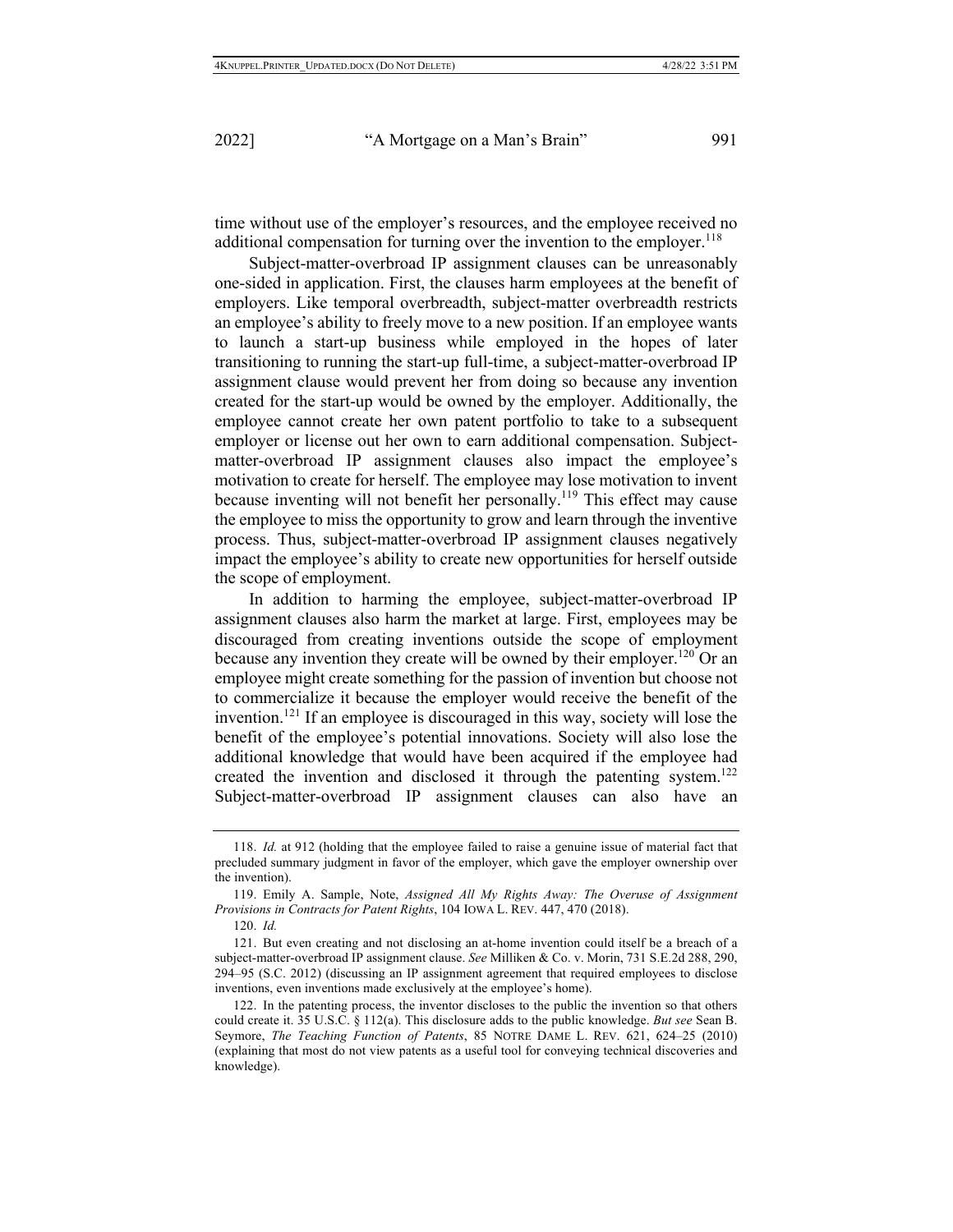anticompetitive effect. If an employee could create an invention on her own time that would compete with either her employer or another organization but chooses not to because she cannot personally gain from the invention, the marketplace loses out on competition that could drive prices down or improve quality or access. Thus, not only can subject-matter-overbroad IP assignment clauses harm employees themselves, but they can also harm the marketplace more broadly.

Employers may contend that they claim a broad scope in IP assignment clauses to ensure that all inventions that were created by the employee during the scope of employment are covered by the IP assignment clause. The presumed rationale is that the broader an IP assignment clause is written, the less likely an invention that was created within the scope of employment or using the employer's resources slips through the cracks. But again, this rationale paints the issue with an excessively broad brush. The law of agency has already formulated a test for what is and is not within the scope of employment.<sup>123</sup> Employers can use the existing legal framework to tailor IP assignment clauses to ensure that inventions created using the employer's time or resources are captured by an IP assignment clause.

It is worth noting that laws passed in California, Illinois, Minnesota, North Carolina, and Washington limit the ability of an employer to claim subject-matter overbreadth in IP assignment clauses.<sup>124</sup> Those laws only allow an employer to claim inventions made outside the scope of employment that relate to the employer's actual or anticipated business, or result from the employee's work for the employer.<sup>125</sup> These laws are undoubtedly a step in the right direction. They prevent employers from claiming their employees' IP that is unrelated to the employer's business, such as a comic book created by an engineer working for a software company. But they do not prevent an employer from claiming an employee's invention that falls within the employer's business but is not created with the employer's resources or time. For instance, in *Mattel, Inc. v. MGA Entertainment, Inc.*,<sup>126</sup> an employee of Mattel designed the Bratz doll line purely on nights and weekends, when he was not at work for Mattel.<sup>127</sup> The Bratz doll designs would be permissible for the employer to claim under the

<sup>123.</sup> RESTATEMENT (THIRD) OF AGENCY § 7.07(2) (AM. L. INST. 2006) ("An employee acts within the scope of employment when performing work assigned by the employer or engaging in a course of conduct subject to the employer's control.").

<sup>124.</sup> CAL. LAB. CODE ANN. § 2870 (West 2021); 765 ILL. COMP. STAT. ANN. 1060/2 (West 2020); MINN. STAT. ANN. § 181.78 (West 2021); N.C. GEN. STAT. ANN. §§ 66-57.1, .2 (West 2020); WASH. REV. CODE ANN. §§ 49.44.140, .150 (West 2021).

<sup>125.</sup> CAL. LAB. CODE ANN. § 2870 (West 2021); 765 ILL. COMP. STAT. ANN. 1060/2 (West 2020); MINN. STAT. ANN. § 181.78 (West 2021); N.C. GEN. STAT. ANN. §§ 66-57.1, .2 (West 2020); WASH. REV. CODE ANN. §§ 49.44.140, .150 (West 2021).

<sup>126.</sup> 782 F. Supp. 2d 911 (C.D. Cal. 2011).

<sup>127.</sup> *Id.* at 947.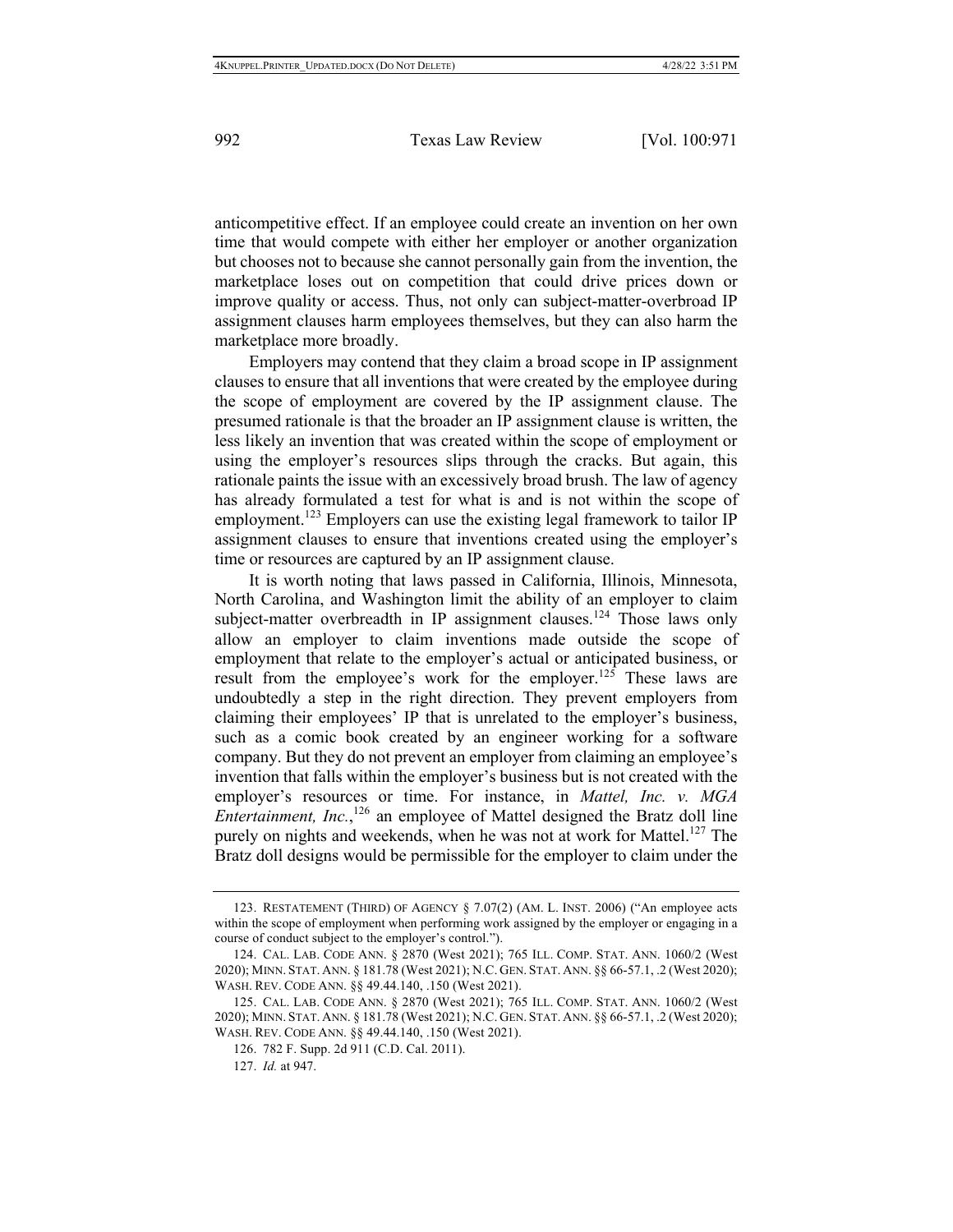statutes of California, Illinois, Minnesota, North Carolina, and Washington because they overlap with Mattel's actual business in the doll manufacturing industry. <sup>128</sup> But even though this would be permissible under the statutes, it may exceed the employer's interest in the employee's work within the scope of employment.

At first glance, it may seem logical for the employer to own the property that relates to its actual or anticipated business. After all, the employee should work for the benefit of, not to compete with, the employer. But even the limited form of subject-matter overbreadth required by these statutes harms the employee and society. The employee will still be discouraged from creating inventions that relate to her employer's actual or anticipated businesses on her own time, even though many of those businesses may fall outside the scope of the employee's work for the employer. And the actual or anticipated business of the employer may be so expansive that it encompasses everything the employee would have interest in inventing in her free time.<sup>129</sup> Society will also lose valuable inventions if the employee chooses not to invent in her spare time because inventing would generate no value for her. Thus, even the more limited form of subject-matter overbreadth required by these state statutes can be unreasonably one-sided, depending on the expansiveness of the employer's actual or anticipated business.

#### IV. Void for Public Policy Analysis

At least one court has found that overly broad IP assignment clauses are void under the policies of the United States' IP system.<sup>130</sup> There are two dominant policies underlying the IP system in the United States.<sup>131</sup> The first is a utilitarian policy, which is implied within the U.S. Constitution.<sup>132</sup> This policy suggests that the IP system is designed to promote science and the useful arts by encouraging creation and innovation through rewarding

<sup>128.</sup> *See* CAL. LAB. CODE ANN. § 2870 (West 2021) (establishing that an employer may claim proprietary rights to an invention developed by an employee entirely on her own time if that invention relates to the practice of the employer's business); 765 ILL. COMP. STAT. ANN. 1060/2 (West 2020) (same); MINN. STAT. ANN. § 181.78 (West 2021) (same); N.C. GEN. STAT. ANN. §§ 66-57.1, .2 (West 2020) (same); WASH. REV. CODE ANN. §§ 49.44.140, .150 (West 2021) (same).

<sup>129.</sup> *See* discussion *supra* subpart II(B) (discussing the limitations of a subject-matteroverbroad IP assignment clause on a hypothetical General Electric employee).

<sup>130.</sup> *E.g.*, Guth v. Minn. Mining & Mfg. Co., 72 F.2d 385, 388 (7th Cir. 1934).

<sup>131.</sup> Lawrence C. Becker, *Deserving to Own Intellectual Property*, 68 CHICAGO-KENT L. REV. 609, 609 (1993) (explaining that utilitarianism and natural rights theories are standard justifications of IP rights); *see also Guth*, 72 F.2d at 388–89 (explaining that a contract that claims all posttermination inventions "conflicts with the public policy of the land, which is one that encourages inventions").

<sup>132.</sup> *See* U.S. CONST. art. I, § 8, cl. 8 (giving Congress the power to "promote the Progress of Science and useful Arts" which suggests that the goal of patent and copyright law is to encourage the development of science and the arts).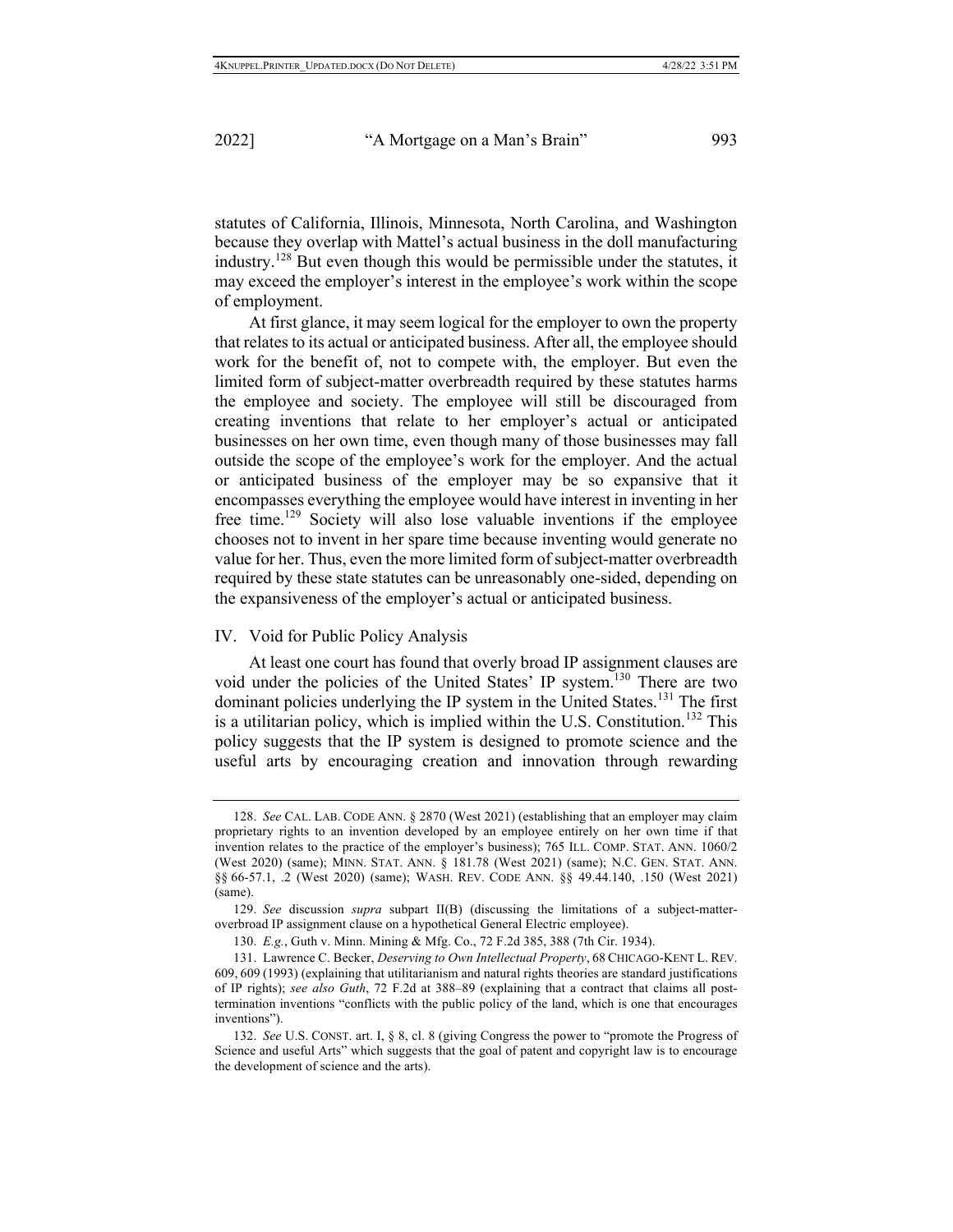authors and inventors with a limited monopoly in their creation.<sup>133</sup> The second policy is based on a natural rights theory, which suggests that the inventor owns her inventive work because it is the fruit of her labor.<sup>134</sup> Both policies could be interpreted to render overbroad IP assignment clauses unenforceable.

Turning first to the utilitarian theory of IP law, the purpose of IP under this theory is to promote scientific development by encouraging inventors to invent.<sup>135</sup> The U.S. Constitution explicitly supports this policy of intellectual property by stating that Congress has the power to "promote the [p]rogress of [s]cience and useful [a]rts."136 Congress promotes science and the useful arts by issuing a limited monopoly to inventors for the purpose of motivating inventors to create.<sup>137</sup> However, temporal and subject-matter overbreadth may be void for public policy by contradicting the utilitarian rationale of IP. Where IP policy seeks to promote individual creation by providing a reward to an individual for innovation, overbroad IP assignment clauses can contradict that policy by discouraging individual creation. If there is temporal overbreadth, the employee may choose to not invent for the period after termination of employment that is claimed by the former employer because the former employer, not the inventor, receives the benefit of invention. And if there is subject-matter overbreadth, the employee may choose not to invent outside of working hours because the employer, not the inventor, receives the benefit of invention.

Additionally, if Congress has set up a limited monopoly for the utilitarian purpose of encouraging innovation, overbroad IP assignment clauses counteract that limited monopoly policy by using IP assignment clauses to further reduce competition beyond Congress's intent. For temporally overbroad IP assignment clauses, an assignment clause's extension past the termination of employment can act to effectively hold employees hostage, especially if other employers would not hire them encumbered with a trailer clause.<sup>138</sup> This reduces competition because the employee's innovation, knowledge, and skills are trapped with the employer, rather than flowing freely among competitors. And for subject-matteroverbroad IP assignment clauses, the assignment acts to reduce competition by discouraging employees to invent competing technologies. Under the utilitarian policy behind IP law, the limited monopoly is a specific concession

<sup>133.</sup> William Fisher, *Theories of Intellectual Property*, in NEW ESSAYS IN THE LEGAL AND POLITICAL THEORY OF PROPERTY 168, 169 (Stephen R. Munzer ed., 2001).

<sup>134.</sup> *Id.* at 170.

<sup>135.</sup> *Id.* at 169.

<sup>136.</sup> U.S. CONST. art. I, § 8, cl. 8.

<sup>137.</sup> *See* Fisher, *supra* note 133, at 169 (describing "the power of exclusive rights to stimulate the creation of inventions and works of art").

<sup>138.</sup> Hershovitz, *supra* note 14, at 198–99.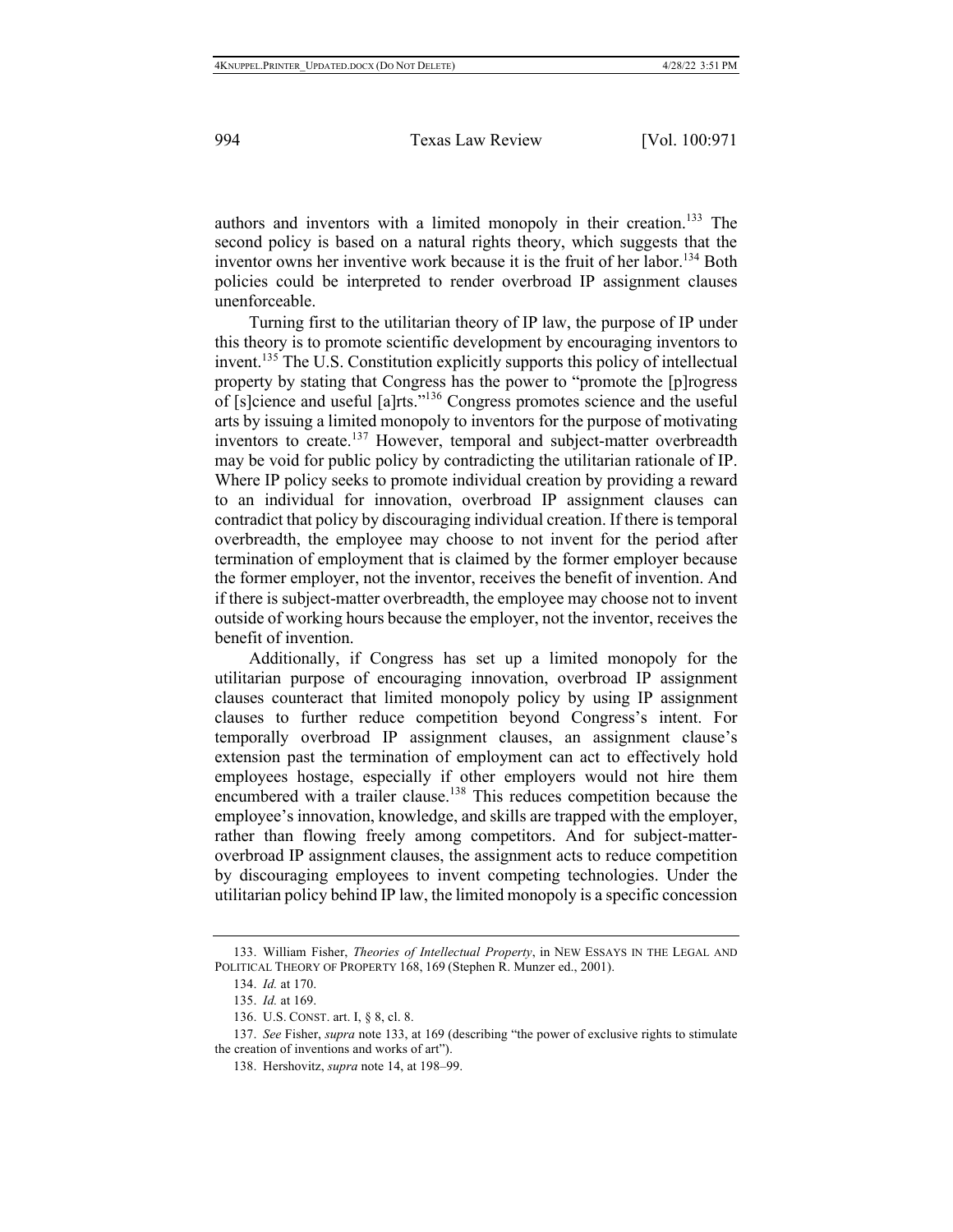that Congress was willing to make under its constitutional power to promote science and the useful arts.<sup>139</sup> Employers that use overbroad IP assignment clauses are extending the anticompetitive effect of the limited monopoly past congressional intent by reducing the competition that their employees or former employees can create.

The other predominant policy behind IP in the United States is based on a natural rights theory that inventors should own the fruits of their own labor.<sup>140</sup> Courts recognize that IP has a deeply personal element.<sup>141</sup> This theory is reflected in U.S. law through the rule that inventors, not their employers, own inventions in the absence of assignment.<sup>142</sup> And it is also supported by certain aspects of copyright law, such as statutory termination, where the author can terminate assignment and regain rights in a work that she previously assigned away.<sup>143</sup> Overly broad IP assignment clauses may be contrary to this policy by removing the employee's ability to invent for herself. If the IP assignment clause is temporally overbroad, the employee will be unable to invent for her own benefit for the claimed period after termination of employment. All inventions created during this period after termination will be owned by the former employer with no benefit to the inventor. And if the IP assignment clause is subject-matter overbroad, the inventor will lose her ability to invent for herself for the entire duration of employment. Thus, overbroad IP assignment clauses can contradict the public policy that individuals should generally own the fruits of their labor underlying IP law in the United States.

As courts have previously recognized, overly broad IP assignment clauses can be contrary to the general policies of promoting innovation and providing inventors with ownership over their personal creations.<sup>144</sup> While not all IP assignment clauses are necessarily void for public policy, when the IP assignment clause is so contrary to the public policies underlying U.S. IP law that the negative ramifications of the clause exceed the benefit to the employer, the clause may be unenforceable.<sup>145</sup>

<sup>139.</sup> *See* Fisher, *supra* note 133, at 169 (discussing legislatures' balancing of a monopoly's ability to incentivize inventors with its power to withhold innovation from the public).

<sup>140.</sup> *Id.* at 170.

<sup>141.</sup> *E.g.*, Ingersoll-Rand Co. v. Ciavatta, 542 A.2d 879, 887 (N.J. 1988).

<sup>142.</sup> Univ. Pats., Inc. v. Kligman, 762 F. Supp. 1212, 1218–19 (E.D. Pa. 1991).

<sup>143.</sup> 17 U.S.C. § 304(c).

<sup>144.</sup> *E.g.*, Guth v. Minn. Mining & Mfg. Co., 72 F.2d 385, 388 (7th Cir. 1934).

<sup>145.</sup> *Ingersoll-Rand Co.*, 542 A.2d at 891 (explaining that the balancing test for analyzing IP assignment clauses, like noncompete clauses, is to weigh the "competing interests of the employee, employer, and the public").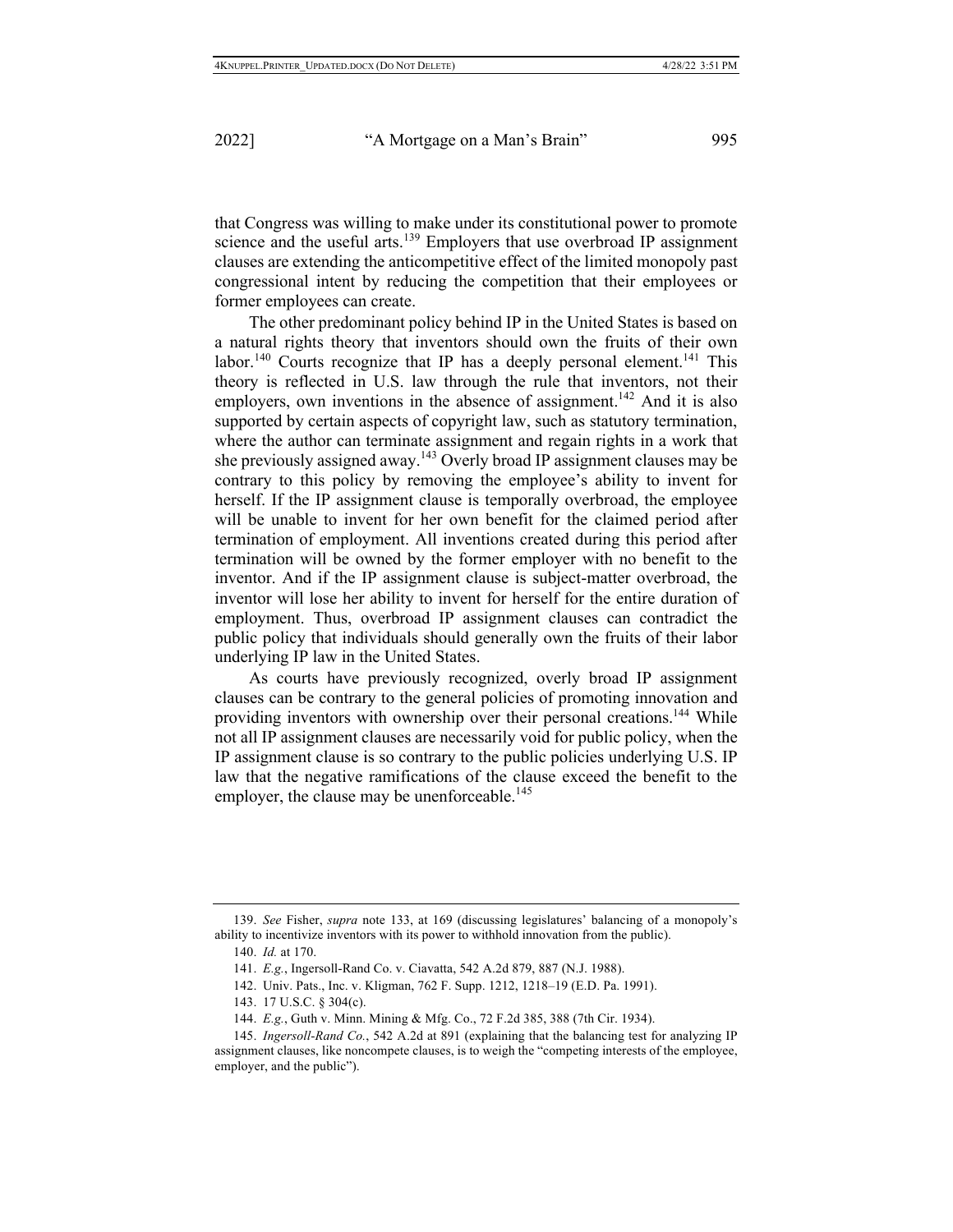## V. Conclusion

As courts have recognized, there is a place for IP assignment clauses to protect the confidential information of the employer.<sup>146</sup> IP laws in the United States on their own do not protect the employer's right to inventions created within the scope of employment.<sup>147</sup> IP assignment clauses have a legitimate place in ensuring that employers have access to inventions they invest in.<sup>148</sup> And courts have long accepted IP assignment clauses as a legitimate means of transferring ownership of employee inventions.<sup>149</sup> However, as illustrated in this Note, IP assignment clauses often exceed the purpose of protecting the employer's information and investment. While courts generally do not find IP assignment clauses unconscionable or void for public policy under federal IP laws, the purpose of this Note is to illustrate that IP assignment clauses raise some of the red flags of unconscionability. While all broad IP assignment clauses may not be unconscionable or void for public policy in the specific circumstances of the relationship between the employee and employer, temporally overbroad and subject-matter-overbroad IP assignment clauses raise unconscionability issues that can be addressed by courts, legislatures, and individual actors.

When an employee raises an unconscionability defense, courts should evaluate the unconscionability of the IP assignment clause rather than dismiss the defense under the assumption that IP assignment clauses are never unconscionable<sup>150</sup> or professionals can never be the victim of an unconscionable contract.<sup>151</sup> And legislatures, as they have already begun to do in California, Illinois, Minnesota, North Carolina, and Washington,<sup>152</sup> should continue to restrict employers' ability to claim employee inventions created without employers' resources or time. Lastly, employers, as the

<sup>146.</sup> *See, e.g.*, Milliken & Co. v. Morin, 731 S.E.2d 288, 296 (S.C. 2012) (explaining that the employer has a legitimate business interest in protecting its confidential information).

<sup>147.</sup> *See* Solomons v. U.S., 137 U.S. 342, 346 (1890) (holding that the mere fact that an inventor is at the time of the invention in the employ of the employer does not transfer to it any title to, or interest in, it).

<sup>148.</sup> Teets v. Chromalloy Gas Turbine Corp., 83 F.3d 403, 407–08 (Fed. Cir. 1996).

<sup>149.</sup> *See, e.g.*, *Guth*, 72 F.2d at 387–88 (suggesting that assignment contracts are generally enforceable unless contrary to public policy).

<sup>150.</sup> Pat. & Licensing Corp. v. Olsen, 188 F.2d 522, 525 (2d Cir. 1951) ("It is well settled than an agreement on the part of an inventor to assign inventions developed while in the employ of another is not inequitable, or unconscionable." (citing Paley v. Du Pont Rayon Co., 71 F.2d 856 (7th Cir. 1934))).

<sup>151.</sup> *E.g.*, McNeil v. Currie, 830 P.2d 1241, 1245 (Mont. 1992); Mosser Indus. Inc. v. Hagar, No. 20, 1978 WL 21734, at \*9 (Pa. Ct. Com. Pl. Jan. 11, 1978).

<sup>152.</sup> CAL. LAB. CODE ANN. § 2870 (West 2021); 765 ILL. COMP. STAT. ANN. 1060/2 (West 2020); MINN. STAT. ANN. § 181.78 (West 2021); N.C. GEN. STAT. ANN. §§ 66-57.1, .2 (West 2020); WASH. REV. CODE ANN. §§ 49.44.140, .150 (West 2021).